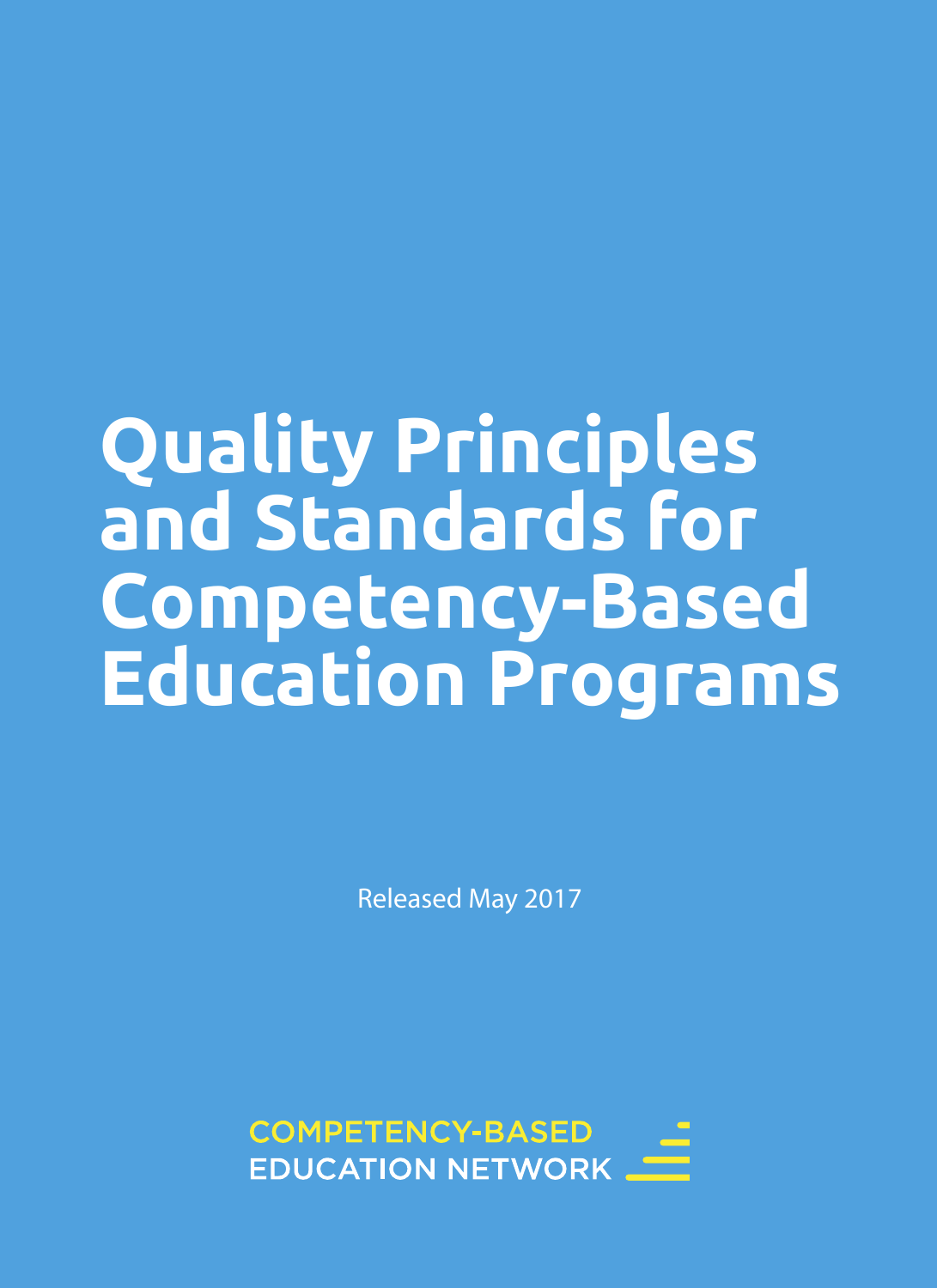### **C-BEN Contributors**

### QUALITY STANDARDS TASK FORCE MEMBERS

Deborah Bushway, Ph.D. *CBE Consultant Lumina Foundation*

Kevin Corcoran, MBA *Strategy Director Lumina Foundation*

Laurie Dodge, Ph.D. *Vice Chancellor of Institutional Assessment & Planning, Vice Provost, Brandman University*

Frank Essien, MA *Strategy Officer Lumina Foundation*

Myk Garn, Ph.D. *Assistant Vice Chancellor for New Learning Models University System of Georgia*

 Jillian Klein, MA *Associate Vice President, Government Affairs & Public Policy Capella University*

Charla Long, J.D. *Executive Director Competency-Based Education Network*

Marni Baker Stein, Ph.D. *Chief Innovation Officer The University of Texas System*

Alison Kadlec, Ph.D. Facilitator *Senior Vice President, Director of Higher Education & Workforce Engagement Public Agenda*

### MEMBER INSTITUTIONS

| <b>Antioch University</b>            | Kentucky Commonwealth (University of                                   | Southwestern College (KS)                                                   |
|--------------------------------------|------------------------------------------------------------------------|-----------------------------------------------------------------------------|
| <b>Brandman University</b>           | Louisville, Western Kentucky University,<br>Kentucky State University) | Texas Higher Education Coordinating<br>Board (South Texas College And Texas |
| <b>Broward College</b>               | Kentucky Community & Technical College                                 | A&M University-Commerce)                                                    |
| Capella University                   | System                                                                 | Thomas Edison State University                                              |
| Central New Mexico Community College | Lipscomb University                                                    | University of Maine at Presque Isle                                         |
| Charter Oak State College            | Lord Fairfax Community College                                         | University of Maryland University College                                   |
| City University of Seattle Concordia | Los Angeles Trade-Technical College                                    | University of Michigan                                                      |
| University (WI)                      | Northern Arizona University                                            | University of Texas System                                                  |
| <b>Danville Community College</b>    | <b>Purdue University</b>                                               |                                                                             |
| <b>Davenport University</b>          | Rasmussen College (MN)                                                 | University of Wisconsin-Extension                                           |
| DePaul University                    | Salt Lake Community College                                            | University System of Georgia                                                |
| <b>Excelsior College</b>             |                                                                        | <b>Walden University</b>                                                    |
|                                      | Southern New Hampshire University                                      | Westminster College                                                         |

### Quality Principles and Standards for Competency-Based Programs

Released by the Competency-Based Education Network with support from Lumina Foundation. Available online at www.cbenetwork.org. Copyright © 2017 Competency-Based Education Network.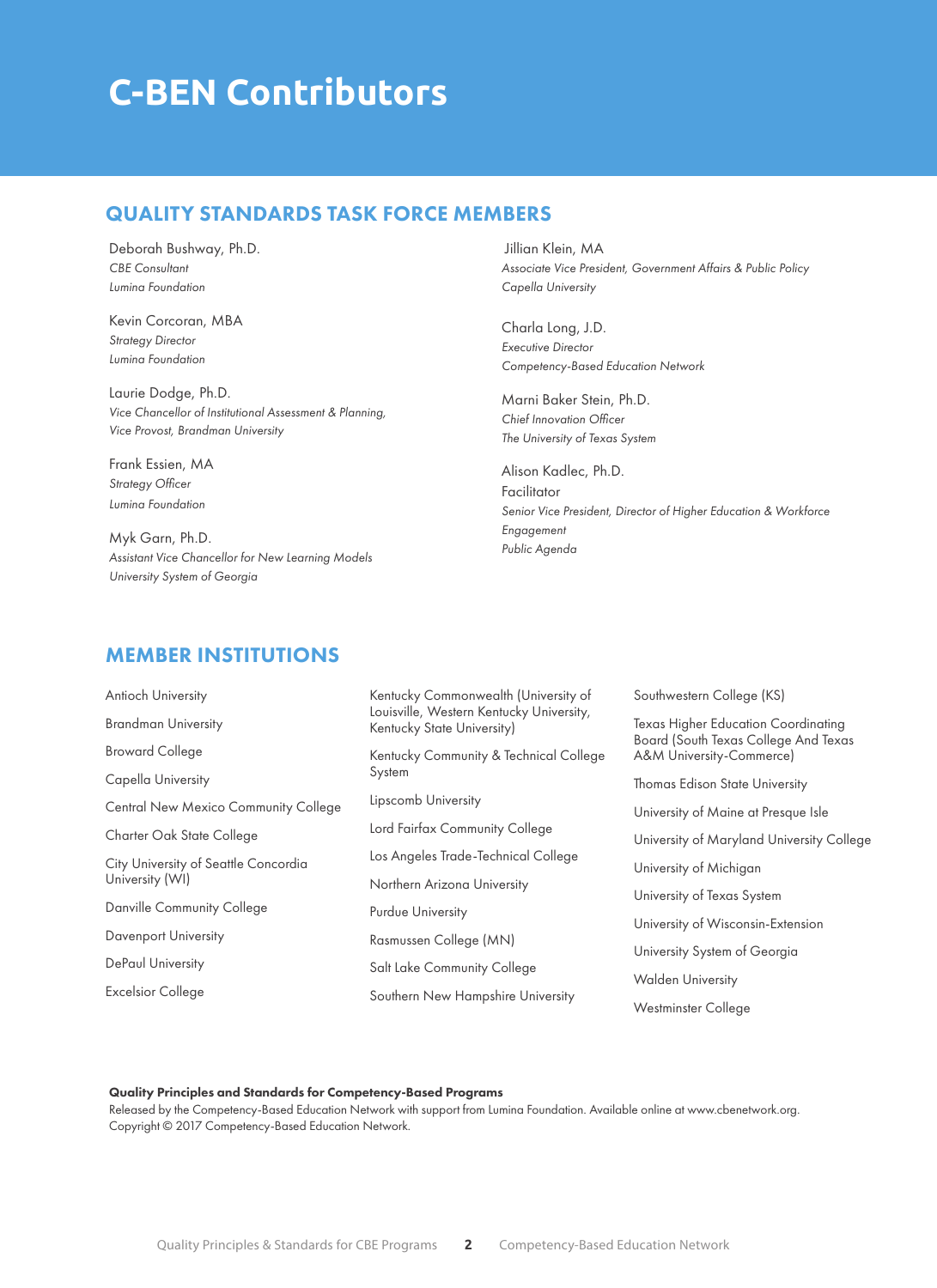These principles and standards were developed in response to a growing need for definitions of quality relating to competency-based education. Led by the C-BEN Quality Standards Task Force, this work drew from the *Shared Design Elements and Emerging Practices of Competency-Based Education*, and brought together leading program designers and system administrators from C-BEN institutions representing an array of models. This task force worked together over 2016 to create the first iteration of **Quality** Principles & Standards for Competency-Based Education Programs through an iterative and inclusive process, developing principles and standards universal enough to apply to all CBE programs, regardless of model variations. In the future, we envision these universal principles and standards will be augmented by additional stackable principles and standards based on research as well as model-specific, programmatic features.

Our aim with this work is to provide guidance to the field, allowing institutions to draw on these principles and standards to inform the design, implementation or scaling of high-quality programs. The principles and standards also can provide guideposts and assurances to policymakers and accreditors tasked with regulating this vibrant, and still emerging, field of practice. The process of developing these standards has been inclusive of both the entire C-BEN community and the wider field. Not only did C-BEN members from 30 institutions and four state university-systems offer feedback, but over a hundred other individuals from around the country provided guidance that informed this final version. In addition, a convening of roughly 40 C-BEN members and more than a dozen national experts and regulators was held in late 2016 to finalize the standards and begin ongoing work on performance indicators.

The goal of the task force was to provide principles and standards that are at once accessible and aspirational. This is achieved by the use of performance indicators developed to make the principles and standards multidimensional. The performance indicators for each of the principles are also being released in May 2017, but these should be considered works in progress. A similar online portal has been established to solicit feedback from the field on these indicators before they are finalized.

As evidence emerges regarding the efficacy of CBE program design, it is time to put a significant stake in the ground around quality. The future of the movement depends on our ability to do so. But C-BEN knows full well that the evolution of the field and the growth of the evidence base will require that these principles and standards be regularly revisited and updated to reflect the state of knowledge. This set of Quality Principles & Standards is intended to inform strong program design, ease accreditation, and build the confidence of regulators working to create safe space for responsible innovation. Ongoing refinement and revision from the field at-large will be necessary to ensure its' use and relevancy in building and refining quality competency-based education programs.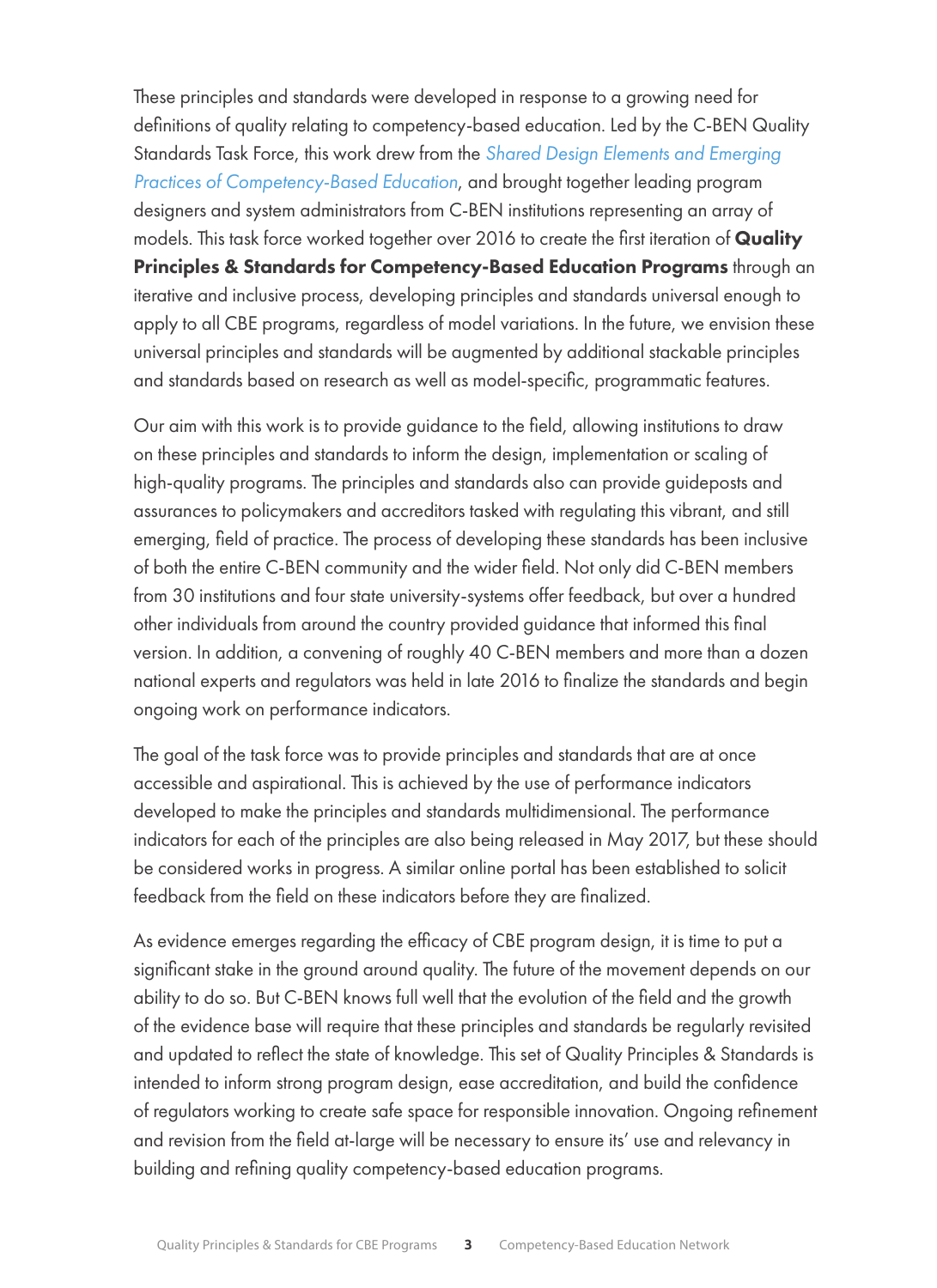# **Key Definitions to Aid Understanding**

Elements, principles, standards and performance indicators form the backbone for this work. This set of Quality Principles & Standards focuses on the program as the unit of analysis, and begins by articulating elements, principles, and standards of quality CBE program design and implementation.

### For clarity's sake, the terms used in this document are defined below:

Element: *The label or shorthand for the principle being described*

**Principle:** A fundamental proposition that serves as the foundation for a system of *belief, or behavior, or for a chain of reasoning*

Standard: *A level of quality or attainment, and an idea or thing used as a measure, norm or model in comparative evaluations*

Performance Indicators: *A measurement that describes how effectively an institution is achieving the principle and standards.*

### The eight elements of quality, with expanded principles and related standards, include:

- *• Demonstrated Institutional Commitment To and Capacity For CBE Innovation*
- *• Clear, Measurable, Meaningful and Integrated Competencies*
- *• Coherent Program and Curriculum Design*
- *• Credential-Level Assessment Strategy with Robust Implementation*
- *• Intentionally Designed and Engaged Learner Experience*
- *• Collaborative Engagement with External Partners*
- *• Transparency of Student Learning*
- *• Evidence-Driven Continuous Improvement*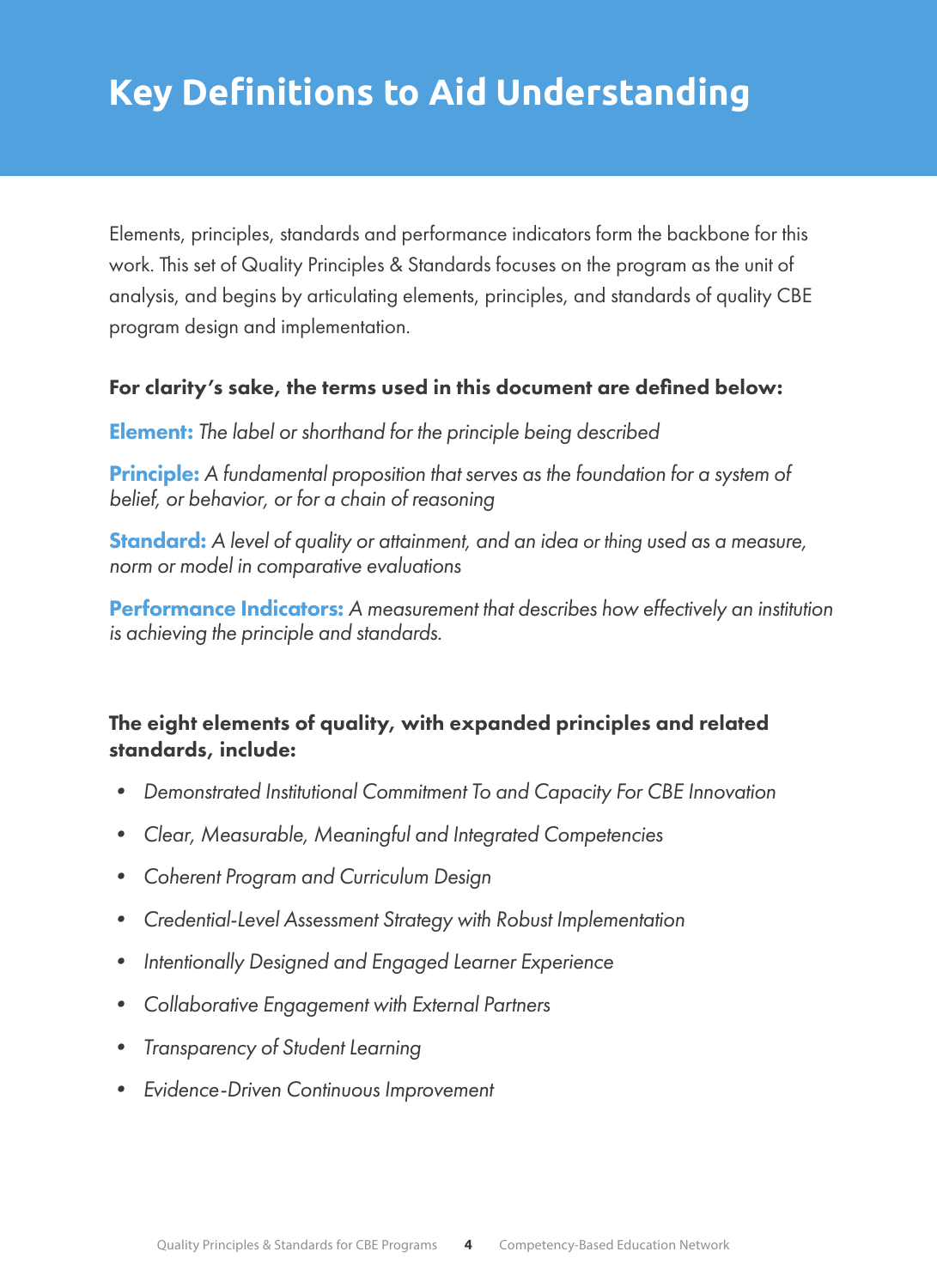**Demonstrated Institutional Commitment To and Capacity For CBE Innovation**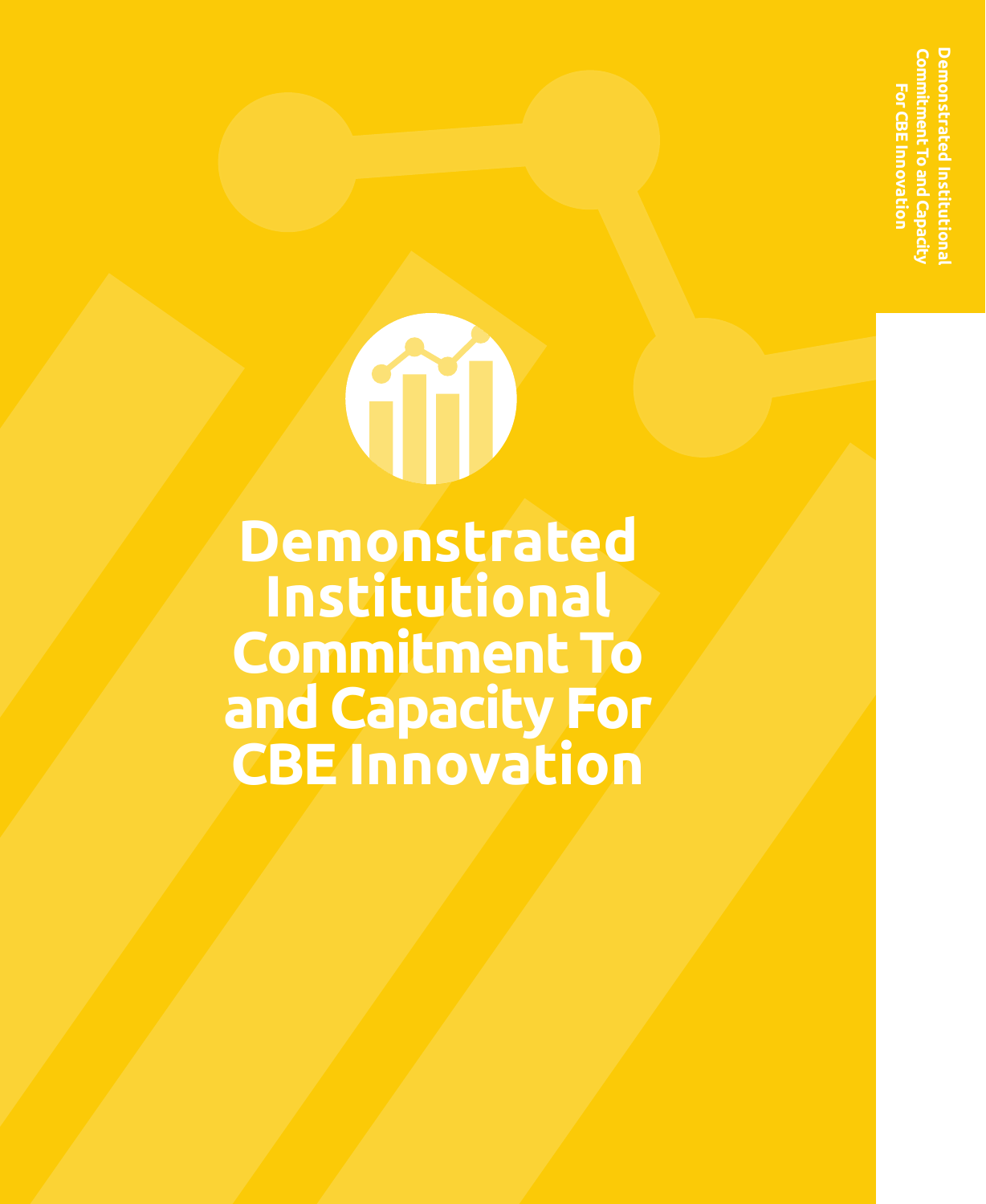### TIER ONE — **PRINCIPLE**

**1**

In order to produce a high quality CBE program, the institution must build a foundational infrastructure in support of competency-based education. This includes the development of a CBE philosophy and commitment as it relates to the institution's mission, the design of the program structure, and the definition of appropriate supports for the program and its learners, including people, policy and process supports. The institution must also make appropriate financial investments in the program with the understanding that the returns on investment for CBE programs are generally longer term, yet recognizing that such long-term investments are often necessary both to achieve regulatory and accreditor compliance and to provide the learner with an adequate and appropriate support structure.

- A. The institution's senior leadership and board members understand the role that CBE programs play in furthering or enhancing the Institution's mission, and support the creation, continuous improvement and ongoing growth of CBE programming.
- B. The institution has defined its approach to competency-based education, including the degree of autonomy given to programmatic-level design and delivery.
- C. The institution has developed and adopted a faculty and staff model that would meet the unique needs of CBE program and complies with internal governance processes and controls while efficiently utilizing institutional resources.
- D. The institution has developed policies and procedures for CBE program(s) which support learning and the learner experience, while maintaining compliance with regulatory requirements.
- E. The institution maintains, across relevant academic and non-academic departments, sufficient administrative capability and commitment to manage and support competency-based education programs.
- F. The CBE business model, including the tuition structure, has been analyzed to determine feasibility and sustainability.
- G. The institution has evaluated technology needs to support the learner lifecycle (such as Student
- Information Systems, financial aid delivery systems and Learning Management Systems) and, where appropriate, made investments.
- H. The Institution has a plan for data collection and reporting regarding the learning experience and the efficacy of the CBE program. This data forms the basis for examination and discovery of needed improvements in areas such as learner performance across diverse groups, graduate success and employer satisfaction.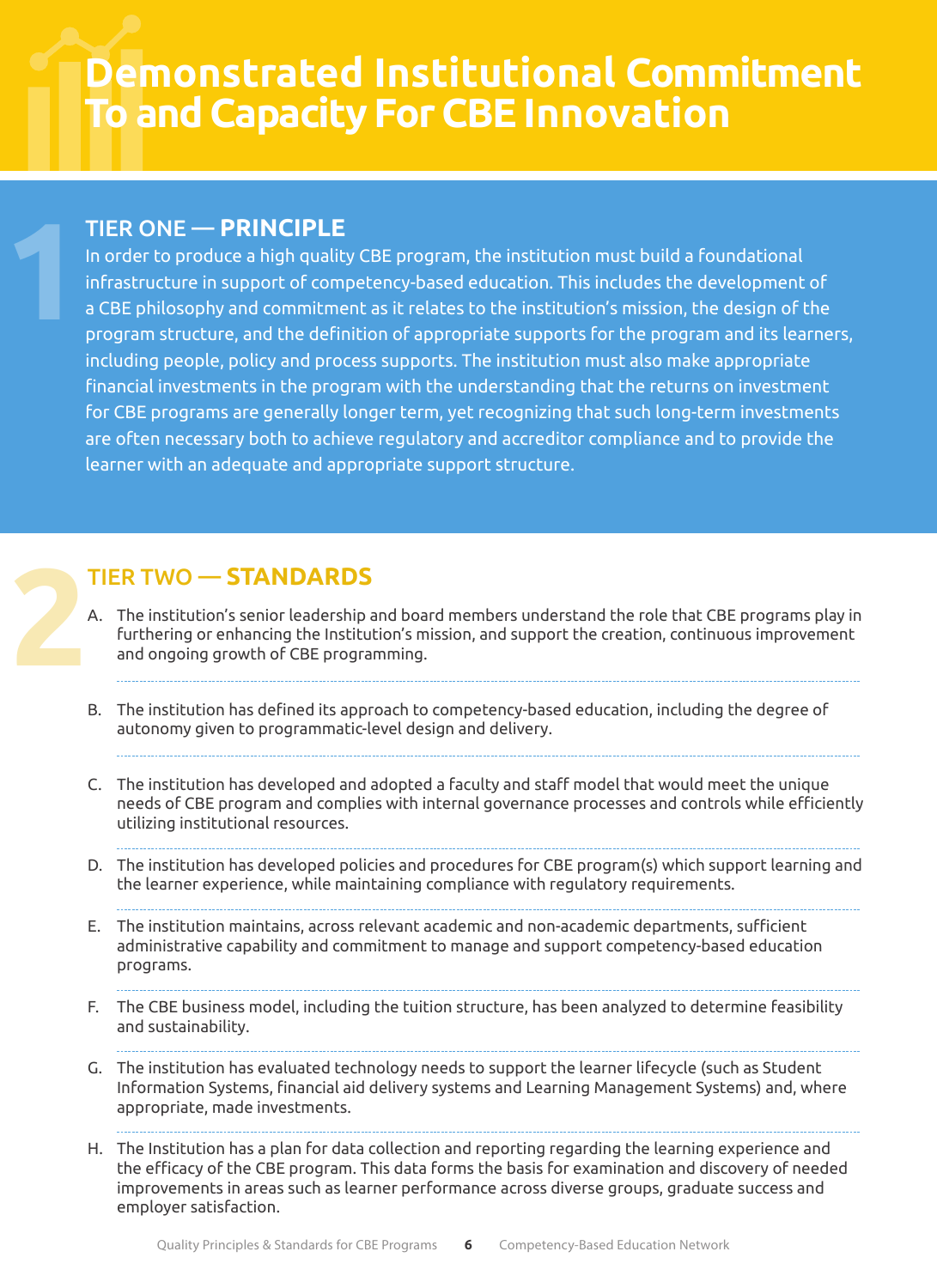| <b>Criteria</b>                                                                         | <b>Initial</b>                                                                                                                                                                                                                                                                                                                                                                                                                                                                                      | <b>Emerging</b>                                                                                                                                                                                                                                                                                                                                                                                                                                                                                                                                                                                                 | <b>Developed</b>                                                                                                                                                                                                                                                                                                                                                                                                                                                                        | <b>Highly Developed</b>                                                                                                                                                                                                                                                                                                                                                                    |
|-----------------------------------------------------------------------------------------|-----------------------------------------------------------------------------------------------------------------------------------------------------------------------------------------------------------------------------------------------------------------------------------------------------------------------------------------------------------------------------------------------------------------------------------------------------------------------------------------------------|-----------------------------------------------------------------------------------------------------------------------------------------------------------------------------------------------------------------------------------------------------------------------------------------------------------------------------------------------------------------------------------------------------------------------------------------------------------------------------------------------------------------------------------------------------------------------------------------------------------------|-----------------------------------------------------------------------------------------------------------------------------------------------------------------------------------------------------------------------------------------------------------------------------------------------------------------------------------------------------------------------------------------------------------------------------------------------------------------------------------------|--------------------------------------------------------------------------------------------------------------------------------------------------------------------------------------------------------------------------------------------------------------------------------------------------------------------------------------------------------------------------------------------|
| Senior leadership<br>support of CBE<br>program                                          | Institutional leadership<br>(e.g., senior leadership<br>and board members)<br>have been informed of<br>the CBE program at the<br>institution, and the program<br>administration and faculty<br>may have a plan in place<br>for program launch.                                                                                                                                                                                                                                                      | Institutional leadership<br>(e.g., senior leadership and<br>board members) have been<br>informed of a CBE program<br>at the institution (e.g.,<br>board meetings, academic<br>leadership meetings, etc.)<br>and initial action steps or<br>plan is in place for program<br>launch and sustainability.                                                                                                                                                                                                                                                                                                           | Institutional leadership (e.g.,<br>senior leadership and board<br>members) understands how<br>the CBE program(s) support<br>the institution's mission, and<br>are committed to allocating<br>required resources for the<br>program. Clear action steps<br>are in place for program<br>sustainability including<br>program design, growth plan,<br>and continuous improvement<br>plan.                                                                                                   | The institutional leadership<br>team understands the long-<br>term ROI for CBE, and has<br>approved a long-term action<br>plan and made investments<br>in the launch, scaling, and<br>sustainability of the CBE<br>program.                                                                                                                                                                |
| <b>Institutional CBE</b><br>philosophy                                                  | Institutional awareness and<br>buy-in of CBE is isolated<br>to a specific program<br>and faculty/staff. There<br>is currently no plan for<br>improving awareness of<br>CBE across the institution.                                                                                                                                                                                                                                                                                                  | The institution is actively<br>considering a CBE<br>approach (e.g., analyzing<br>the cost: benefit ratio relative<br>to a customized program<br>offering). Action steps are<br>being implemented to arrive<br>at a common understanding<br>of and purpose of CBE and<br>the assessment of student<br>learning for the institution<br>(e.g., faculty workshops).                                                                                                                                                                                                                                                 | The institution clearly<br>articulates and agrees upon<br>a common understanding<br>of what CBE is and how the<br>assessment of student learning<br>takes place. On-going action<br>steps are taken to improve<br>institution-wide awareness<br>and engagement (e.g.,<br>institutional focus or advisory<br>group).                                                                                                                                                                     | The institution actively shares<br>their clearly articulated<br>institutional definition of<br>CBE both internally and<br>with external partners.<br>Focused conversations<br>regarding this philosophy<br>result in an increased<br>shared understanding of the<br>definition, and action steps<br>are defined to implement<br>institution-wide changes in<br>support of this philosophy. |
| <b>Faculty and</b><br>support staff<br>structure                                        | A traditional faculty and<br>staff model is in place. New<br>models that support student<br>learning in a CBE program<br>are articulated. Action steps<br>toward this new model<br>and/or specialized roles<br>(e.g., assessment specialist,<br>instructional designer,<br>coach) have been outlined.                                                                                                                                                                                               | Faculty and staff position<br>descriptions reflect an<br>intentional model designed<br>to support the CBE student<br>effectively.                                                                                                                                                                                                                                                                                                                                                                                                                                                                               | Student needs for support are<br>well understood, and faculty<br>and staff models reflect those<br>needs. Faculty/staff identified<br>for specialized roles are<br>aware of and agree on their<br>roles and responsibilities.                                                                                                                                                                                                                                                           | The institution continues to<br>refine the faculty and support<br>staff structure to support<br>the CBE program(s) based<br>on data, including student<br>satisfaction data and student<br>performance data.                                                                                                                                                                               |
| <b>Institutional</b><br><b>CBE</b> policies,<br>processes &<br>regulatory<br>compliance | Policies & processes to<br>implement policies (e.g.,<br>attendance, tuition and<br>fees, transfer policies)<br>required to support<br>the CBE program are<br>being considered. Key<br>internal stakeholders<br>(e.g., Registrar, Business<br>Office, Provost's Office,<br>Technology) and<br>external stakeholders<br>(e.g., accrediting body<br>approvals, federal and<br>state regulations) have<br>been identified and an<br>action plan is in progress to<br>meet student and program<br>needs. | At least half of the relevant<br>policies & the attendant<br>processes (e.g., attendance,<br>tuition and fees, transfer<br>policies, credit hour<br>equivalencies, SAP) to<br>support the CBE program<br>have been revised. Key<br>internal stakeholders<br>(e.g., Registrar, Business<br>Office, Provost's Office,<br>Technology) and external<br>stakeholders (e.g.,<br>accrediting body, federal<br>legislation) are engaged<br>in the ongoing revision<br>process. The institutions is<br>actively pursuing regulatory<br>approvals. An action plan is<br>in progress to meet student<br>and program needs. | Policies & processes (e.g.,<br>attendance, tuition and fees,<br>transter policies, competency<br>master assessment,<br>satisfactory academic<br>progress) are established (i.e.,<br>handbook) and in practice<br>to meet student and program<br>needs, are unique to the<br>institution's CBE program.<br>The institution has secured<br>program approval for its<br>respective CBE program. Key<br>faculty/staff are working to<br>monitor program compliance<br>with these approvals. | Institutional policies &<br>processes which support<br>CBE programs are clearly<br>communicated, including<br>tuition and fees, transfer<br>policies, and satisfactory<br>academic progress. These<br>policies are continuously<br>refined as changes in the<br>program, environment and/<br>or program performance are<br>noted.                                                          |

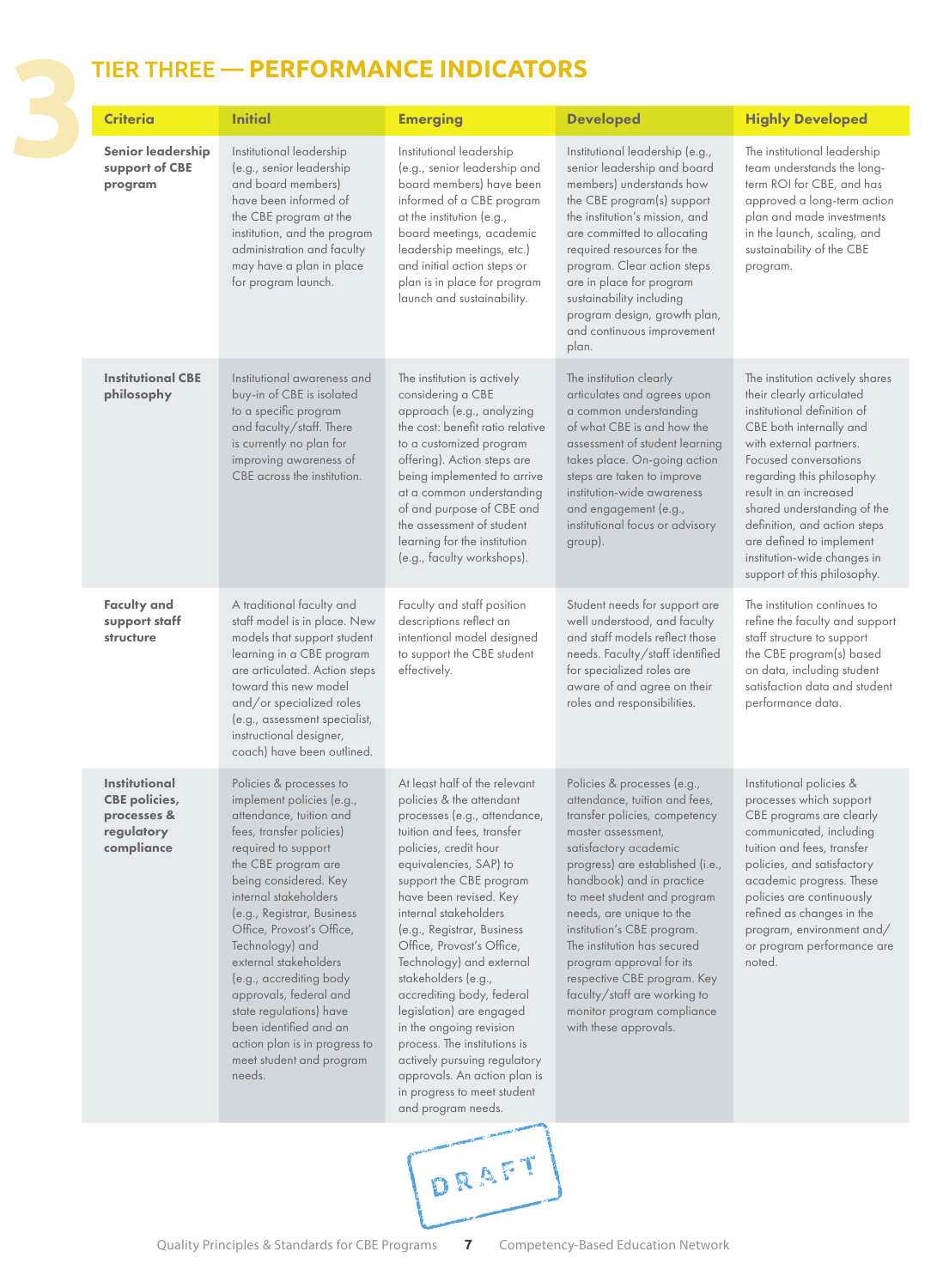### **PERFORMANCE INDICATORS (CONTINUED)**

| <b>Criteria</b>                                                                           | <b>Initial</b>                                                                                                                                                                                                                                                        | <b>Emerging</b>                                                                                                                                                                                                                                                                                                                                                                        | <b>Developed</b>                                                                                                                                                                                                                                                                                                                                                                                                                        | <b>Highly Developed</b>                                                                                                                                                                                                                                                                                                    |
|-------------------------------------------------------------------------------------------|-----------------------------------------------------------------------------------------------------------------------------------------------------------------------------------------------------------------------------------------------------------------------|----------------------------------------------------------------------------------------------------------------------------------------------------------------------------------------------------------------------------------------------------------------------------------------------------------------------------------------------------------------------------------------|-----------------------------------------------------------------------------------------------------------------------------------------------------------------------------------------------------------------------------------------------------------------------------------------------------------------------------------------------------------------------------------------------------------------------------------------|----------------------------------------------------------------------------------------------------------------------------------------------------------------------------------------------------------------------------------------------------------------------------------------------------------------------------|
| <b>Sufficient</b><br>capability &<br>commitment<br>to manage &<br>support CBE<br>program. | Institution has identified<br>the resources needed to<br>support students effectively<br>in their CBE program,<br>including faculty, staff, IT,<br>and other administration.                                                                                          | Institution has a realistic and<br>viable plan to supply the<br>required resources as the<br>CBE programs launches and<br>grows.                                                                                                                                                                                                                                                       | The institution has approval<br>for the resources required to<br>implement their plan to supply<br>the required resources as the<br>CBE programs launches and<br>grows.                                                                                                                                                                                                                                                                 | Institution has integrated<br>the plan for resources with<br>the business model and is<br>committed to incremental<br>resource addition/<br>modification as the program<br>scales.                                                                                                                                         |
| <b>Business model</b>                                                                     | A business model has been<br>discussed with key internal<br>stakeholders (e.g., Chief<br>Financial Officer, Provost's<br>Office, Board Members). A<br>hypothetically feasible and<br>sustainable business plan<br>has been created.                                   | A business model has been<br>discussed with key internal<br>stakeholders (e.g., Chief<br>Financial Officer, Provost's<br>Office, Board Members).<br>A feasible and sustainable<br>business plan has been<br>created and approved by<br>key internal stakeholders.                                                                                                                      | The institution is monitoring<br>the performance of the<br>CBE program against the<br>primary levers identified in<br>the business plan for the CBE<br>program. Adjustments are<br>made as needed to assure<br>sustainability of the CBE<br>program.                                                                                                                                                                                    | The institution has adequate<br>data to continuously ana-<br>lyze its CBE business model,<br>including the tuition structure,<br>and made structural, pricing<br>and is willing to share what<br>it has learned with other CBE<br>institutions. The CBE program<br>is financially self-sustaining.                         |
| <b>IT infrastructure</b>                                                                  | Technology systems (e.g.,<br>LMS, SIS, CRM, financial<br>aid billing) have been<br>evaluated to plan for<br>program functionality.                                                                                                                                    | The institution has identified<br>current technical and<br>systems processes,<br>researched and created a<br>plan to use current systems<br>and integrate new systems<br>(including decisions about<br>whether to build or "buy"<br>capabilities) based on<br>targeted needs. Initial<br>changes have been made.                                                                       | The institution has reviewed<br>all technology systems in<br>place to support the CBE<br>student ecosystem and,<br>where appropriate, made<br>investments.                                                                                                                                                                                                                                                                              | The institution has developed<br>an integrated set of<br>technology systems to support<br>the CBE student ecosystem.<br>They are active in sharing<br>their process with other CBE<br>institutions, and use data to<br>improve their solutions.                                                                            |
| <b>Continuous</b><br>improvement                                                          | Program success measures<br>have been defined and<br>key performance indicators<br>have been identified<br>for measurement (e.g.,<br>program objectives,<br>learner performance across<br>diverse groups, enrollment,<br>graduate success, employer<br>satisfaction). | Program success measures<br>have been defined and<br>key performance indicators<br>have been identified<br>for measurement (e.g.,<br>program objectives,<br>learner performance across<br>diverse groups, enrollment,<br>graduate success, employer<br>satisfaction). A plan for data<br>collection (e.g., faculty/staff<br>effort, student success, cost<br>model) has been outlined. | Program success measures<br>are clearly defined and<br>agreed upon by the faculty.<br>A data collection process<br>is established. Data is<br>used to monitor program<br>effectiveness and efficiency<br>as well as inform strengths<br>and needed improvements<br>across a variety of areas<br>(e.g., program objectives,<br>learner performance across<br>diverse groups, enrollment,<br>graduate success, employer<br>satisfaction). | The institution has adopted<br>a sustainability plan agreed<br>upon by institutional<br>leadership as well as program<br>faculty and staff. The institution<br>has dedicated resources to the<br>continuous improvement of the<br>CBE program. The institution<br>also shares learnings with the<br>broader CBE community. |

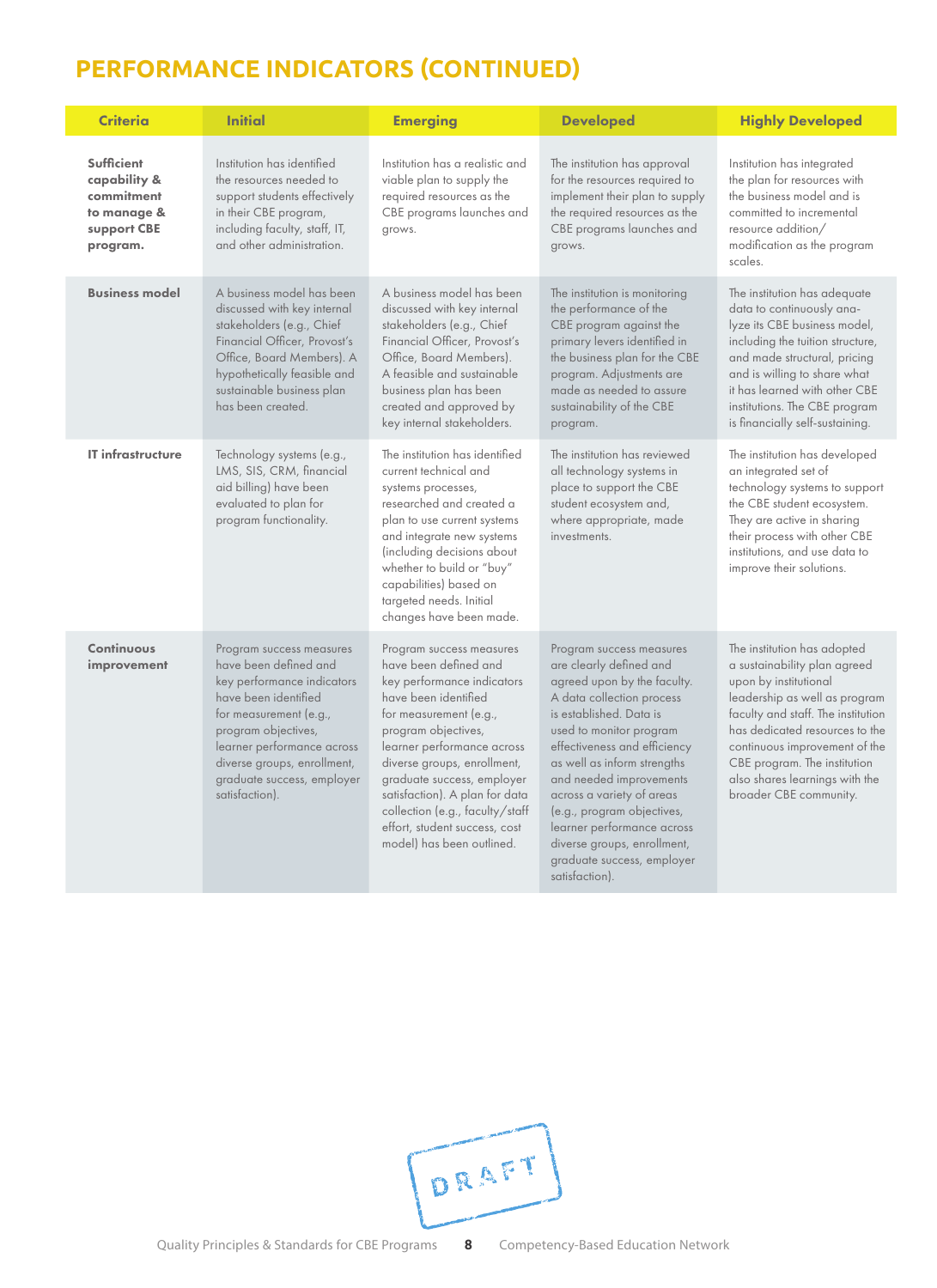Clear, Measurable, Meaningful **Clear, Measurable, Meaningful** and Integrated Competencies **and Integrated Competencies**



**Clear, Measurable, Meaningful and Integrated Competencies**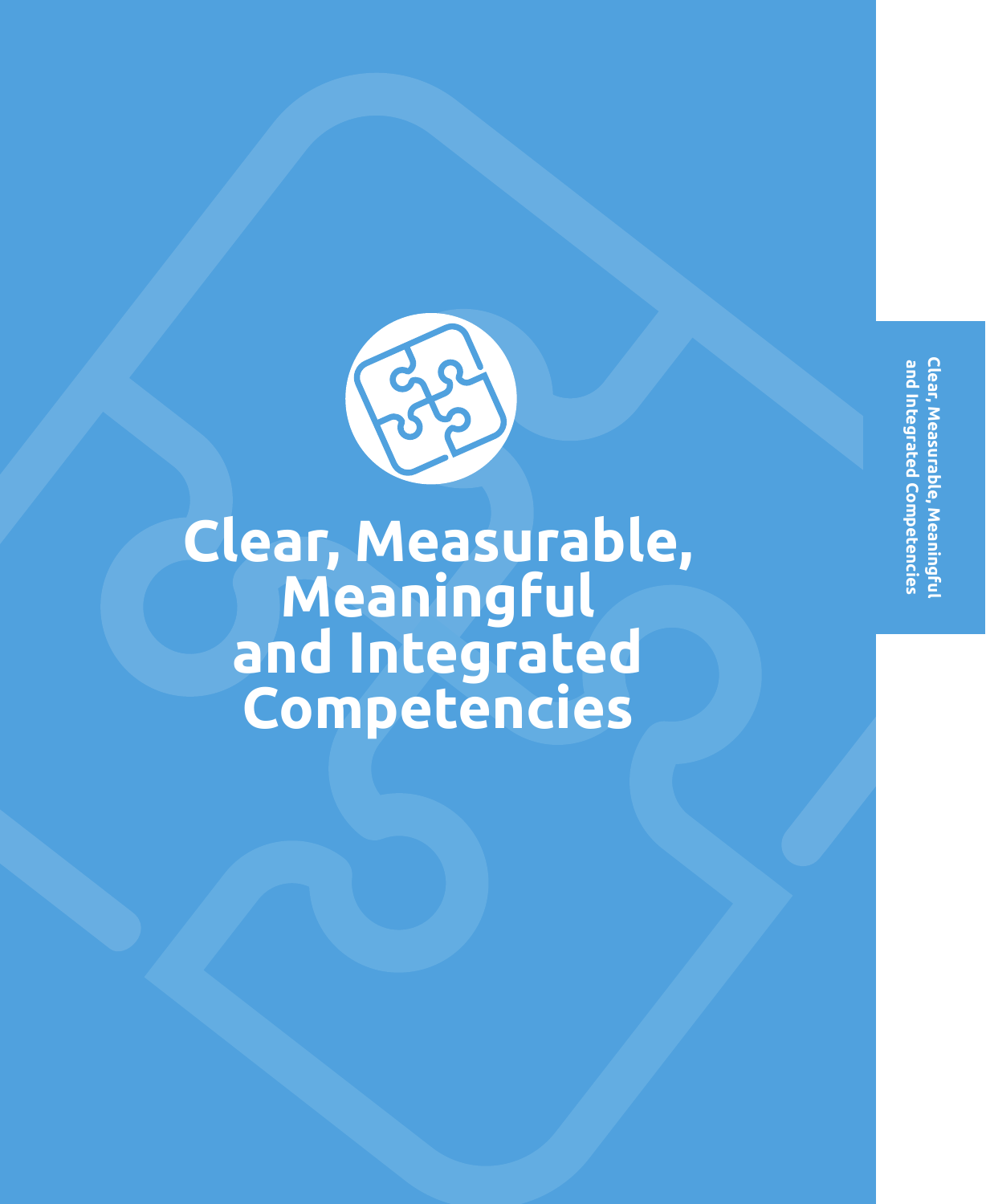## **Clear, Measurable, Meaningful and Integrated Competencies**

### TIER ONE — **PRINCIPLE**

**1**

Each competency is explicitly stated and provides unambiguous descriptions of what a learner must master to complete a program of study. Each competency includes the theory and application of theory required for mastery at the appropriate level for the credential being earned. Each competency is capable of being connected to content and learning activities designed to support learners in developing proficiencies required by the program to award a credential. Each competency is measurable and can be reliably and validly assessed.

- A. Competencies represent explicit knowledge, skills, abilities and intellectual behaviors, balancing theory and application in a demonstration of mastery.
- B. Competencies are co-constructed with input from diverse communities such as employers, expert practitioners, subject-matter experts, faculty, learners, advisory committees, recent graduates, and professional/licensing bodies.
- C. Individual competencies are relevant, current, and accurately depict the needs of employers and society.
- D. Competencies are capable of anchoring, specifying and guiding the learner experience, including curricular design, development of instructional content, activities, remediation offerings and the assessment strategy.
- E. Individual competencies are aligned to cognitive levels of learning using recognized taxonomies (such as the DQP or Bloom's) and/or industry standards.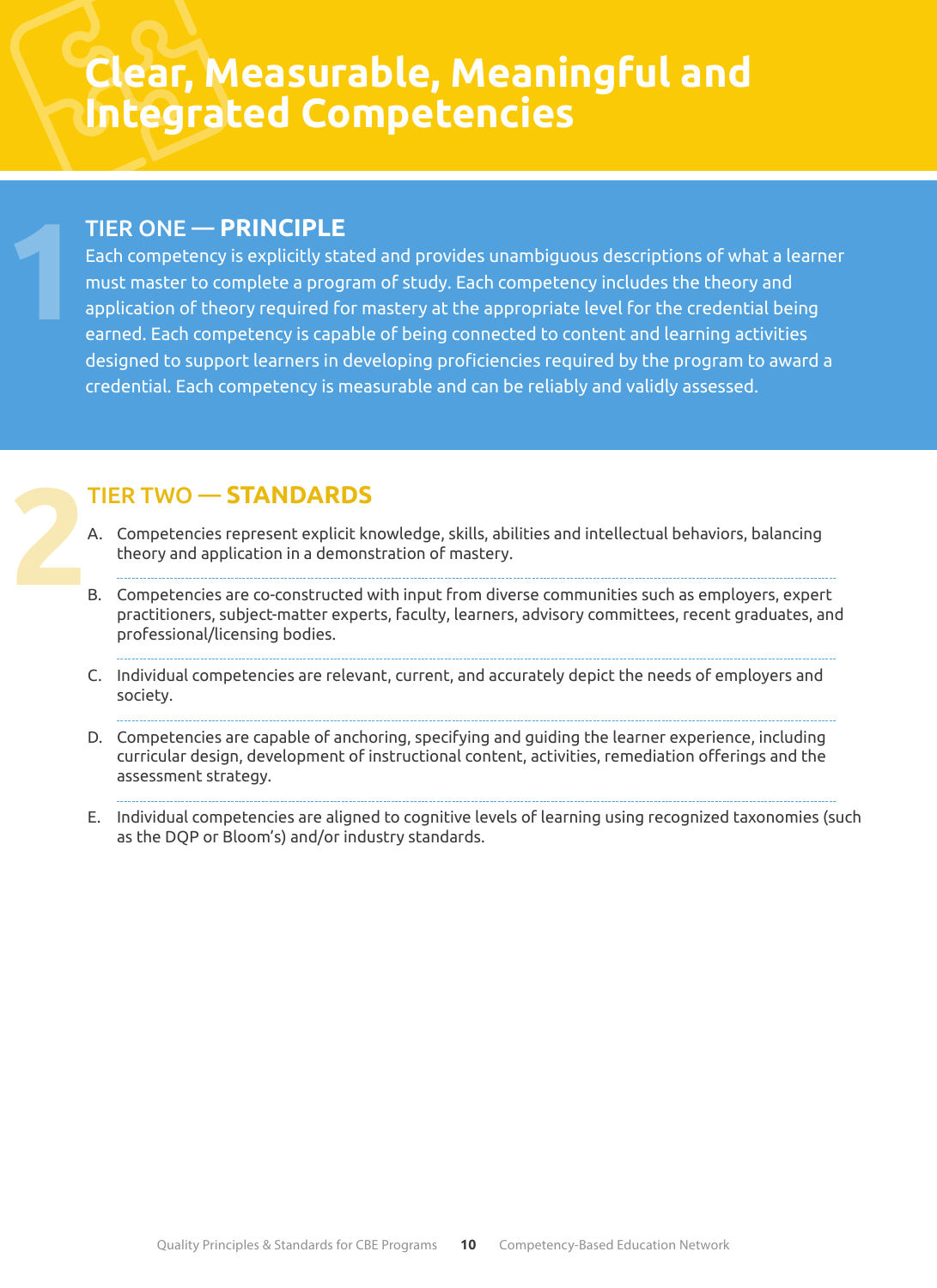**3**

| <b>Criteria</b>                                                                                                                         | <b>Initial</b>                                                                                                          | <b>Emerging</b>                                                                                                                                                                                                                           | <b>Developed</b>                                                                                                                                                                                                                                            | <b>Highly Developed</b>                                                                                                                                                                                                                     |
|-----------------------------------------------------------------------------------------------------------------------------------------|-------------------------------------------------------------------------------------------------------------------------|-------------------------------------------------------------------------------------------------------------------------------------------------------------------------------------------------------------------------------------------|-------------------------------------------------------------------------------------------------------------------------------------------------------------------------------------------------------------------------------------------------------------|---------------------------------------------------------------------------------------------------------------------------------------------------------------------------------------------------------------------------------------------|
| <b>Competencies</b><br>integrate<br>knowledge,<br>skills, abilities<br>and intellectual<br><b>behaviors</b><br>required for<br>success. | Credential level<br>competencies are defined                                                                            | Competency definitions<br>explicitly include<br>knowledge, skills and<br>abilities as well as<br>intellectual behaviors<br>required.                                                                                                      | Credential level competencies<br>definitions also include<br>application and clearly<br>state what is required for<br>demonstration of competency.                                                                                                          | Data is gathered regarding<br>student performance on<br>each of the competencies.<br>External validation data (from<br>employers, licensing exams,<br>etc) are used to strengthen<br>student performance.                                   |
| <b>Competencies are</b><br>co-constructed with<br>input from diverse<br>stakeholders.                                                   | Input from an advisory<br>group is integrated into the<br>competency development<br>process.                            | Competencies are reviewed<br>by experts in the field for<br>relevance and clarity.<br>Tools such as the Degree<br>Qualifications Profile<br>(DQP) are used to ensure<br>appropriate level of rigor<br>for the credential being<br>earned. | Stakeholders (such<br>as employers, expert<br>practitioners, subject-matter<br>experts, faculty, learners,<br>advisory committees, recent<br>graduates, and professional/<br>licensing bodies) participate<br>in defining credential level<br>competencies. | Process is in place to<br>continuously review<br>competencies as discipline<br>evolves over time, revisions to<br>competencies. Employers of<br>graduates provide feedback<br>on whether competencies<br>yield better prepared<br>graduate. |
| <b>Individual</b><br>competencies are<br>relevant, current,<br>and accurately<br>depict the needs<br>of employers and<br>society.       | Individual competencies are<br>defined to reflect current<br>needs.                                                     | Individual competencies are<br>aligned to stated employer<br>and community needs.                                                                                                                                                         | Individual competencies<br>reflect the current assessed<br>needs of both employers<br>and the society in which the<br>student lives.                                                                                                                        | The institution has a process<br>through which it assesses the<br>changing needs of employers<br>and society in order to<br>maintain the currency,<br>relevancy and accuracy of<br>the CBE program's stated<br>competencies.                |
| <b>Competencies</b><br>anchor, specify<br>and guide<br>the learner<br>experience.                                                       | Competencies are defined<br>clearly and specifically,<br>offering the base for<br>the learning journey for<br>students. | Competency framework is<br>well articulated and defined<br>so that the learning journey<br>can support competency<br>development.                                                                                                         | The learning journey,<br>including assessment, is well<br>integrated with and aligned to<br>the competencies.                                                                                                                                               | There is a continuous<br>improvement model in place<br>so that competencies that<br>are unclear or ambiguous<br>are improved, supporting a<br>more clear pathway to the<br>credential for learners.                                         |

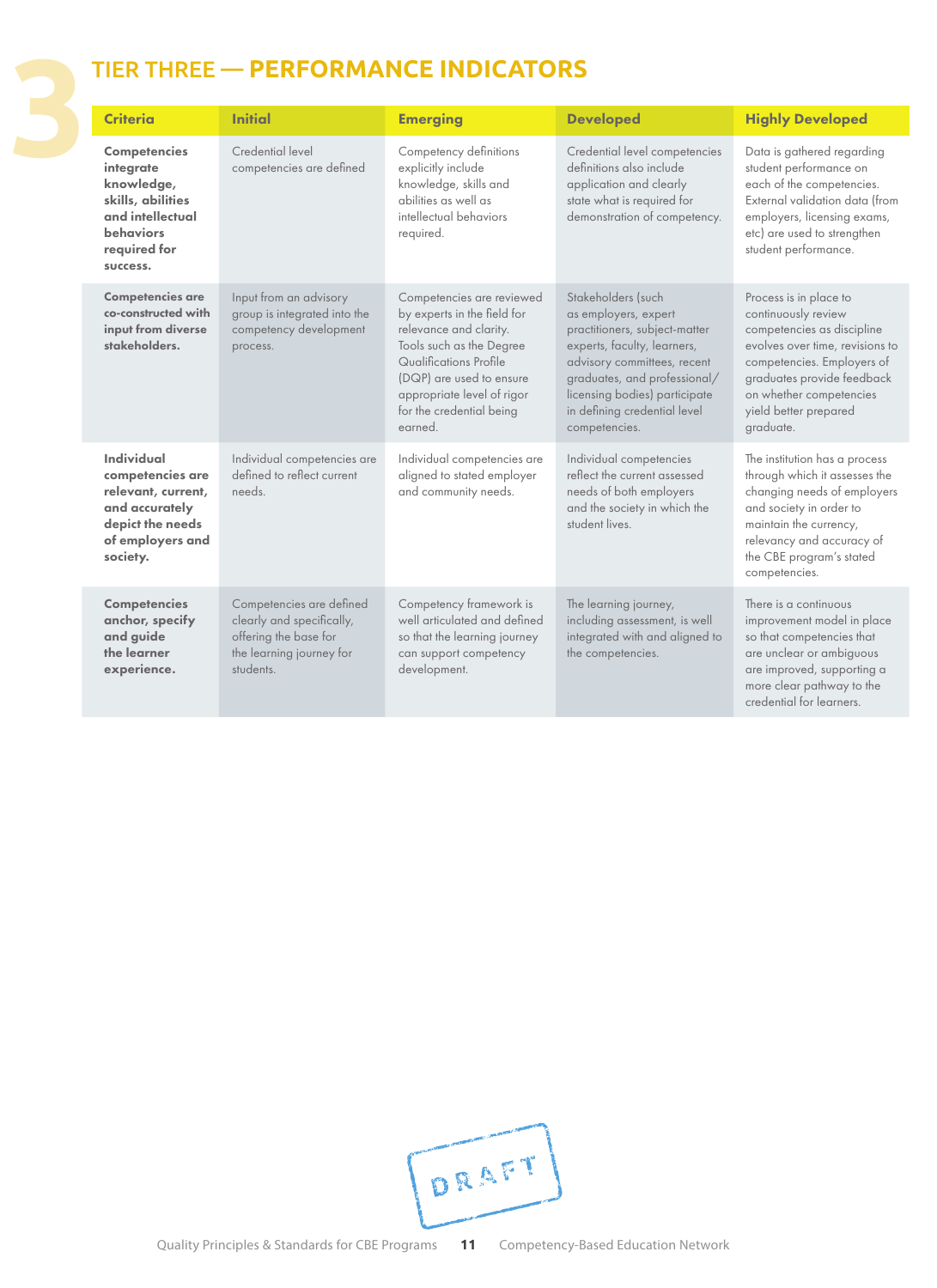

# **Coherent Program and Curriculum Design**

Coherent Progran<br>and Curriculum Des **and Curriculum DesignCoherent Program**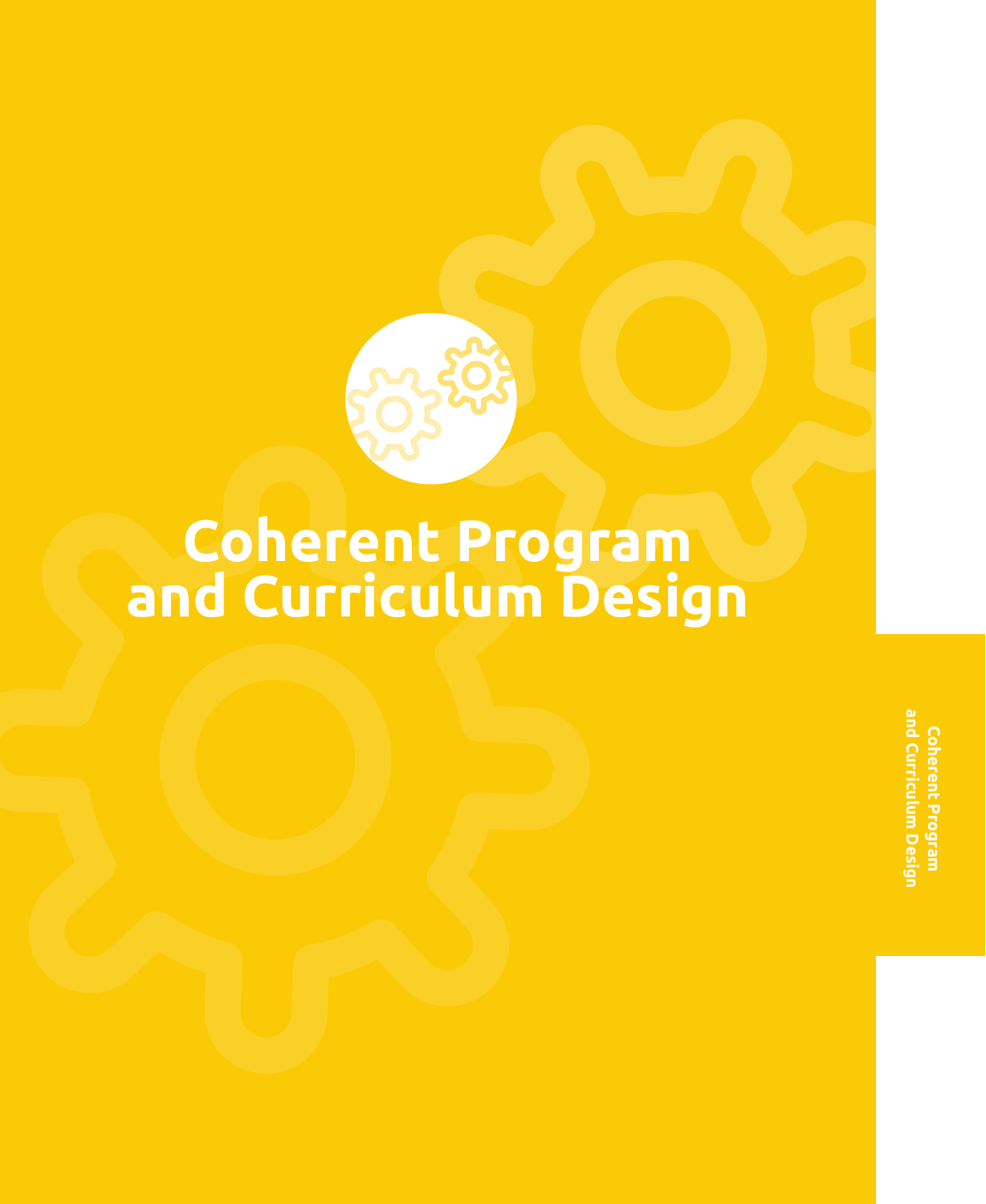# **Coherent Program and Curriculum Design**

### TIER ONE — **PRINCIPLE**

**1**

Competency-based education programs use an intentional and transparent approach to curricular design that provides a learner with the full range of competencies preparing the learner for post-graduation demands. These programs intentionally seek to reduce racial, cultural, socio-economic, gender and other potential bias in their design, delivery and implementation. This academic model, which provides clear pathway(s) to completion, builds a unified body of knowledge leveraging frameworks, disciplines, standards, national norms, workforce and societal needs. Learners are at the core of the program's design, and the logic of the program (as well as its associated assessment strategy) supports flexibility in pacing. The curricular design ensures that the level and complexity of the competencies are congruent with achievement required for the academic level of the credential.

- A. The set of competencies is clearly specified and provides easy-to-understand pathway(s) for what the learner must know and be able to do in order to progress in and complete a credential.
- B. The program encompasses an integrated curricular sequence that scaffolds learning at appropriate cognitive levels leading to mastery and affords the learner flexibility in time spent to reach mastery.
- C. The set of credential-specific competencies, chosen through a co-constructed process, represent the complete taxonomy of the knowledge, skills, abilities and intellectual behaviors required by academic, workforce and societal needs for a prepared and proficient credential holder.
- D. Learners can articulate what they should know and be able to do upon completion of the program.
- E. Learners have meaningful access to faculty subject matter experts who play an active, central role in the design and delivery of the program.
- F. Learning environments, content, communications, activities and assessments are accessible to and inclusive of each learner, based on identified needs.
- G. Learners are offered varied learning exercises, activities, and experiences to promote learner engagement and to provide multiple opportunities for development of competency mastery.
- 
- H. The program is designed to support individual learners with personalized learning pathway(s) as they develop and master competencies.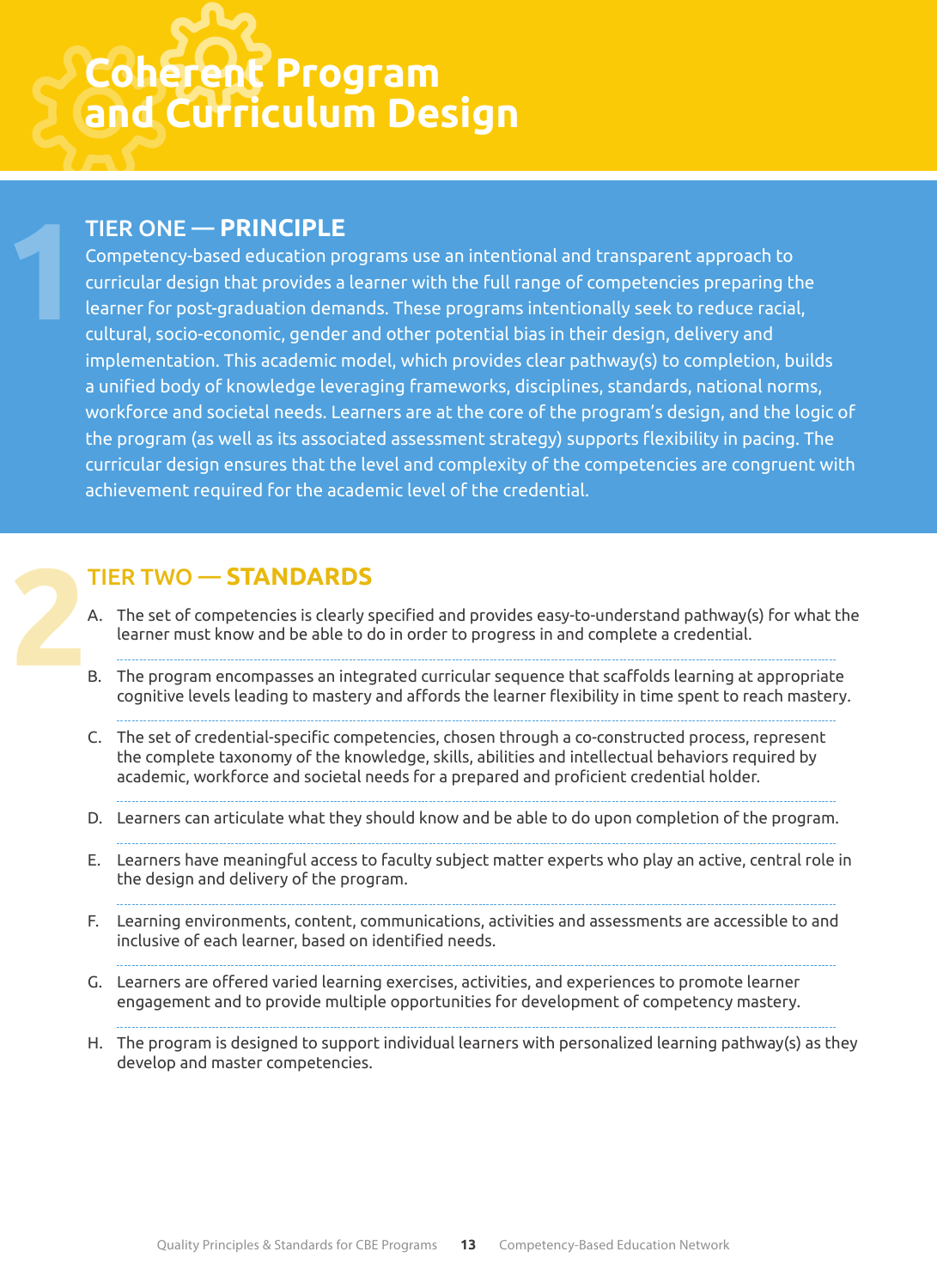| <b>Criteria</b>                                                                                                                                                        | <b>Initial</b>                                                                                                                                                                                                                                                                            | <b>Emerging</b>                                                                                                                                                                                                                                                         | <b>Developed</b>                                                                                                                                                                                                                                                                                                   | <b>Highly Developed</b>                                                                                                                                                                                                                                                                                           |
|------------------------------------------------------------------------------------------------------------------------------------------------------------------------|-------------------------------------------------------------------------------------------------------------------------------------------------------------------------------------------------------------------------------------------------------------------------------------------|-------------------------------------------------------------------------------------------------------------------------------------------------------------------------------------------------------------------------------------------------------------------------|--------------------------------------------------------------------------------------------------------------------------------------------------------------------------------------------------------------------------------------------------------------------------------------------------------------------|-------------------------------------------------------------------------------------------------------------------------------------------------------------------------------------------------------------------------------------------------------------------------------------------------------------------|
| Set of<br>competencies is<br>clearly specified.                                                                                                                        | The credential-level<br>competencies are clearly<br>and openly articulated for<br>learners, faculty, staff and<br>other stakeholders.                                                                                                                                                     | The pathway(s) for<br>credential completion is<br>clear and shared with<br>learners, faculty, staff and<br>other stakeholders.                                                                                                                                          | Along with credential-level<br>competencies and a clear<br>pathway, it is clear how<br>learners progress toward and<br>complete a credential, even<br>when they may struggle with a<br>component.                                                                                                                  | Data is collected regarding<br>learner progression through<br>the pathways, and curricular<br>improvements are made when<br>barriers are identified.                                                                                                                                                              |
| Integrated<br>curricular<br>sequence at<br>appropriate<br>cognitive level<br>for credential.                                                                           | The competencies are<br>attained & demonstrated<br>throughout an integrated<br>curriculum that reflects the<br>cognitive expectations<br>for the credential being<br>awarded.                                                                                                             | The integrated curriculum<br>scaffolds learning along<br>the completion pathway<br>leading to demonstration<br>of competency at the<br>appropriate cognitive level<br>of the credential.                                                                                | The program level integrated<br>curriculum affords the<br>learner flexibility in time<br>spent to reach mastery while<br>scaffolding learning at the<br>appropriate cognitive level for<br>the credential.                                                                                                         | Data is collected regarding<br>learners' rate of progression<br>through the curriculum and<br>to validate the learning at the<br>appropriate cognitive level<br>in order to remove barriers,<br>offer support and to inform-<br>continuous improvement of the<br>curriculum.                                      |
| <b>Competencies</b><br>represent<br>the complete<br>taxonomy of<br>knowledge,<br>skills, abilities<br>and intellectual<br><b>behaviors</b><br>required for<br>success. | The credential-level set<br>of competencies is com-<br>prehensive and cohesive,<br>making sense for the<br>credential being granted.<br>When appropriate, the set<br>of competencies is validat-<br>ed against established tools<br>such as the Degree Qualifi-<br>cations Profile (DQP). | The credential-level set of<br>competencies has been<br>reviewed and validated by<br>stakeholders such as em-<br>ployers, community leaders<br>and faculty for representing<br>a complete taxonomy of<br>required competencies.                                         | The credential-level set of<br>competencies are co-con-<br>structed with stakeholders<br>to represent the complete<br>taxonomy of the knowledge,<br>skills, abilities and intellectual<br>behaviors required by aca-<br>demic, workforce and societal<br>needs for a prepared and<br>proficient credential holder. | The set of credential-specific<br>competencies is validated us-<br>ing employer data as well as<br>other achievement data, and<br>changes to this set of com-<br>petencies are made based<br>on data, changing external<br>requirements and learner per-<br>formance following credential<br>completion.          |
| Learners can<br>articulate<br>competencies.                                                                                                                            | Learners can articulate<br>what they should know and<br>be able to do upon com-<br>pletion of the program.                                                                                                                                                                                | Learners can describe<br>the competencies for the<br>credential for which they are<br>studying.                                                                                                                                                                         | Learners are able to interpret<br>their own data to understand<br>their progression toward<br>"knowing" and "being able to<br>do" the defined competencies<br>upon graduation.                                                                                                                                     | At graduation, learners are<br>able to demonstrate what they<br>know and can do.                                                                                                                                                                                                                                  |
| Learner access to<br>faculty expertise.                                                                                                                                | Faculty are readily avail-<br>able to learners as they<br>progress through the<br>program.                                                                                                                                                                                                | Learners have meaningful<br>access to faculty subject<br>matter experts who play an<br>active, central role in the<br>design and delivery of the<br>program.                                                                                                            | Systems and processes are<br>built to support learner access<br>to faculty (such as "alerts" for<br>faculty, clear response time<br>expectations, technology-en-<br>hanced solutions and others).                                                                                                                  | Engagement is monitored to<br>ensure that meaningful access<br>to faculty is truly available.                                                                                                                                                                                                                     |
| Inclusive learning<br>environments,<br>content,<br>communications,<br>activities and<br>assessments.                                                                   | The learning environments,<br>content, communications,<br>activities and assessments<br>are all designed to be<br>equitable for a diverse set<br>of learners, including racial,<br>socioeconomic, gender,<br>religious, learning ability/<br>styles and disability.                       | The learning environments,<br>content, communications,<br>activities and assessments<br>are reviewed by experts to<br>ensure inclusivity for diverse<br>learners, including racial,<br>socioeconomic, gender,<br>religious, learning ability/<br>styles and disability. | Learning environments,<br>content, communications,<br>activities and assessments are<br>accessible to and inclusive<br>of each learner, based on<br>identified needs. The accessi-<br>bility and inclusivity is audited<br>by experts in each area of<br>diversity.                                                | Learner progression and<br>completion of the credentials<br>is tracked, reported and<br>monitored by meaningful<br>areas of diversity (such as<br>race, class, gender, disability,<br>etc.), and improvements are<br>made to the curriculum and<br>learner support systems where<br>discrepancies are discovered. |

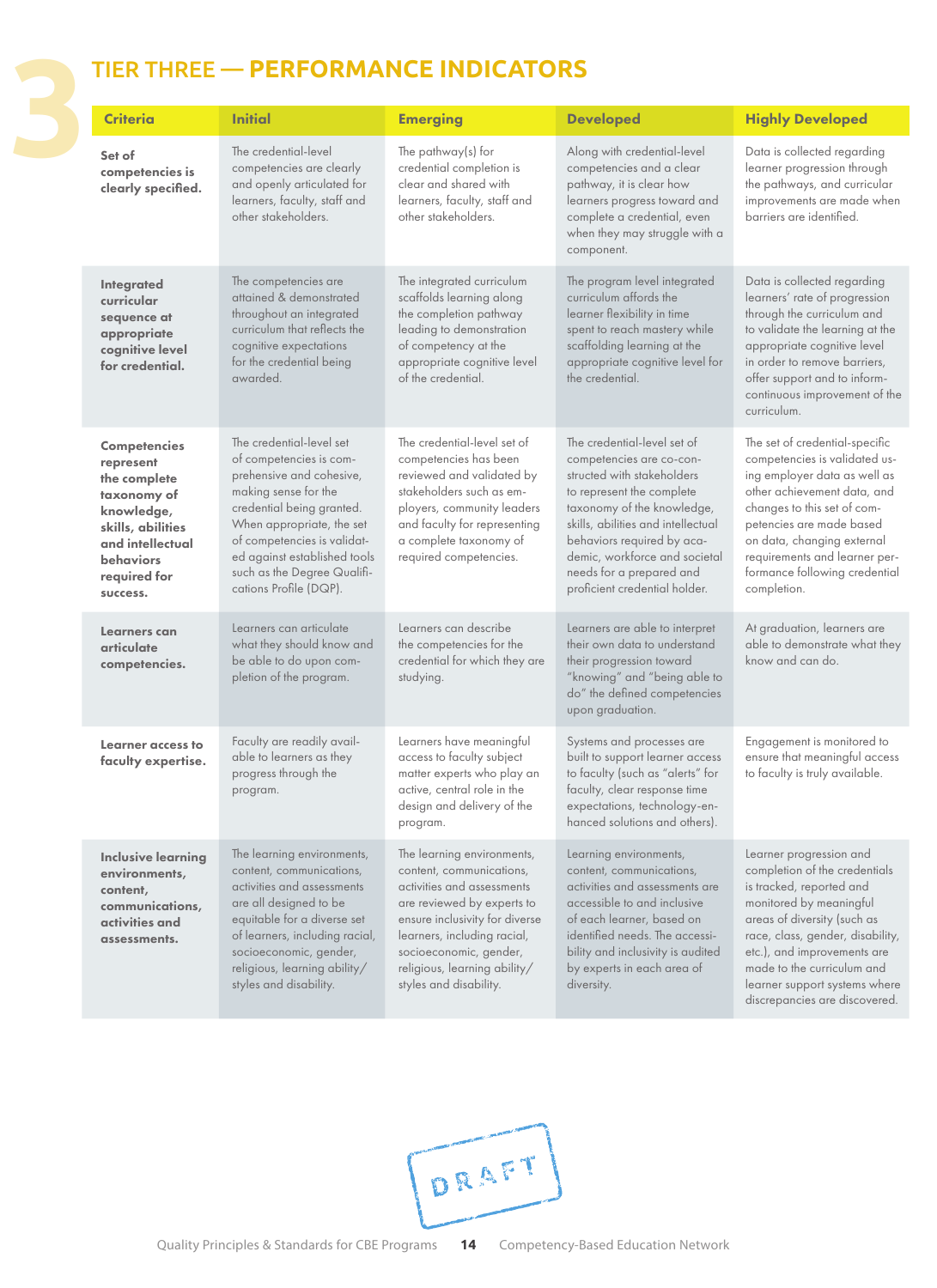### **PERFORMANCE INDICATORS (CONTINUED)**

| <b>Criteria</b>                                                                        | <b>Initial</b>                                                                                | <b>Emerging</b>                                                                                                                                                       | <b>Developed</b>                                                                                                                                                                                         | <b>Highly Developed</b>                                                                                                                                                                                                                  |
|----------------------------------------------------------------------------------------|-----------------------------------------------------------------------------------------------|-----------------------------------------------------------------------------------------------------------------------------------------------------------------------|----------------------------------------------------------------------------------------------------------------------------------------------------------------------------------------------------------|------------------------------------------------------------------------------------------------------------------------------------------------------------------------------------------------------------------------------------------|
| Varied<br>opportunities<br>promote learner<br>engagement<br>and competency<br>mastery. | Learners have multiple<br>opportunities to develop<br>mastery of the defined<br>competencies. | Learners have multiple<br>opportunities to develop<br>mastery of the defined<br>competencies and there are<br>plans to build opportunities<br>for learner engagement. | Learners are offered varied<br>learning exercises, activities,<br>and experiences to promote<br>learner engagement and to<br>provide multiple opportunities<br>for development of<br>competency mastery. | Data is gathered about<br>the relative efficacy of the<br>opportunities to develop<br>mastery as well as regarding<br>learner engagement, and<br>the data is used to enhance<br>and improve the learning<br>experiences offered.         |
| Personalized<br>learning<br>pathways                                                   | Pathways to credential<br>completion are developed<br>based on the needs of each<br>learner.  | Each learner understands<br>the pathway to earning the<br>credential for which s/he is<br>registering.                                                                | The program is designed to<br>proactively support individual<br>learners with personalized<br>learning pathway(s) as<br>they develop and master<br>competencies.                                         | In addition, data is collected<br>and monitored regarding the<br>learners' progression through<br>various pathways. This data<br>is used to personalize the<br>learner experience and to<br>improve pathway articulation<br>and support. |

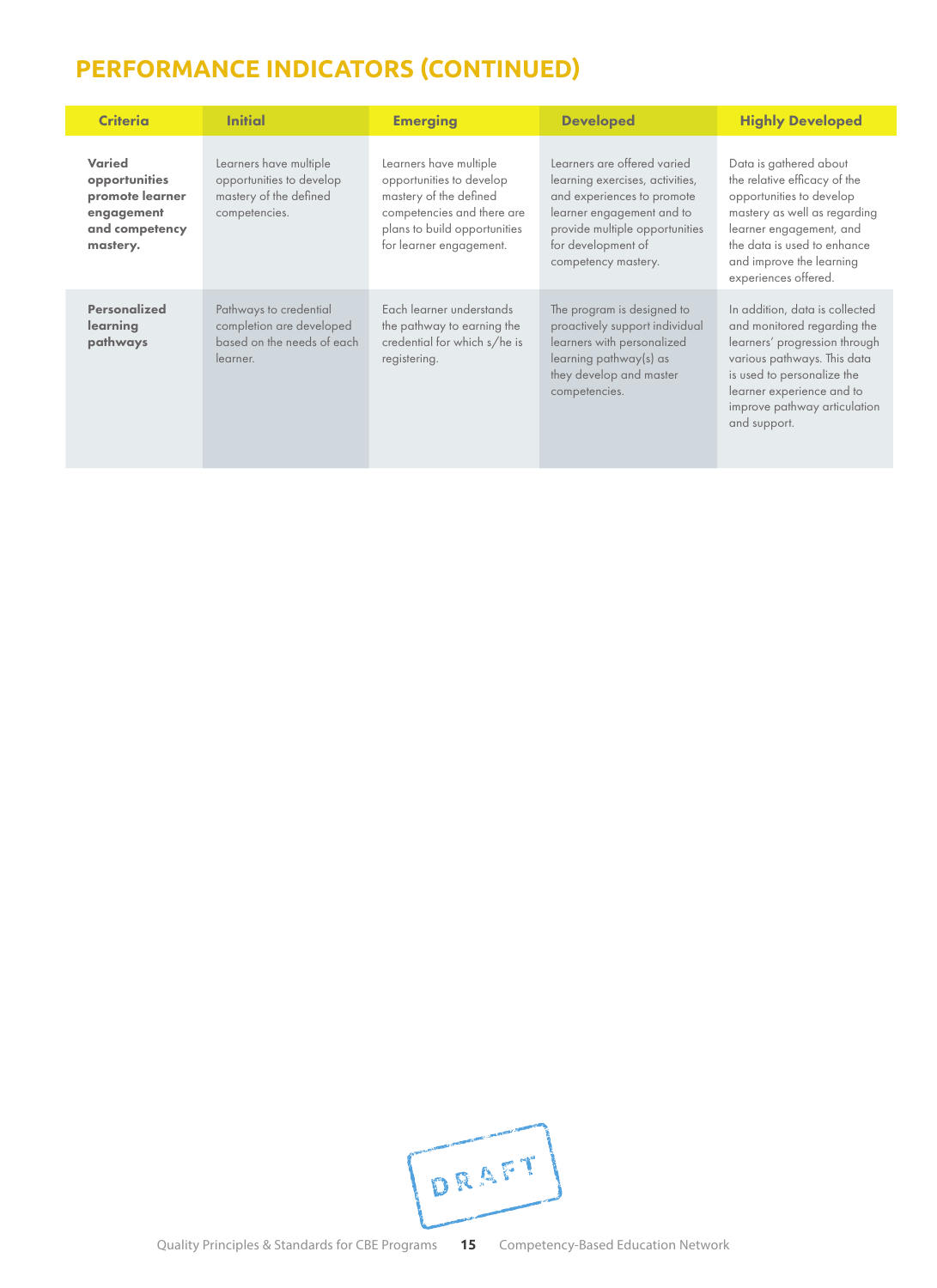

# **Credential-Level Assessment Strategy with Robust Implementation**

**Assessment Strategy with Assessment Strategy with Robust Implementation Robust Implementation**Credential-Level **Credential-Level**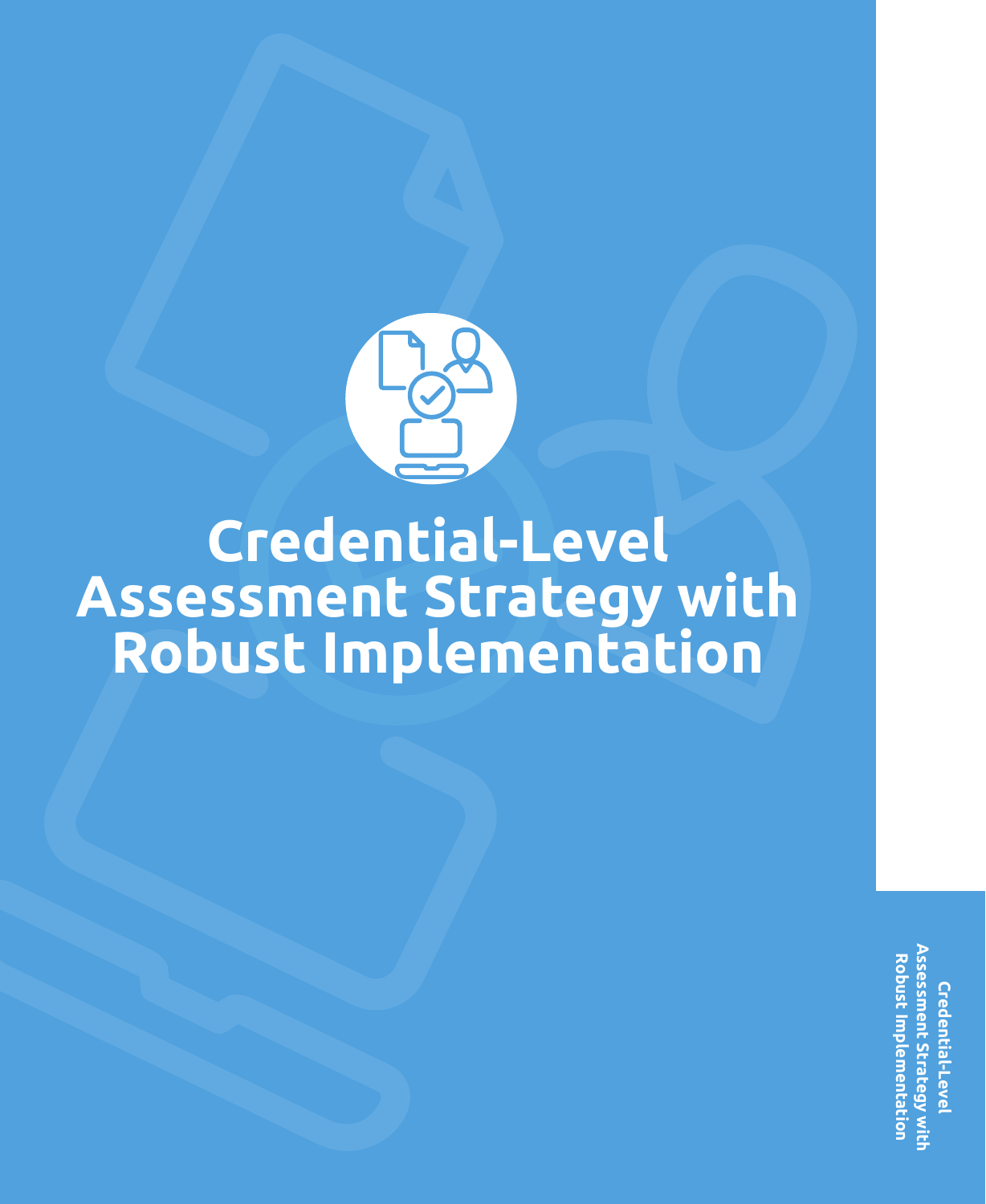### TIER ONE — **PRINCIPLE**

**1**

Authentic assessments and their corresponding rubrics are key components since CBE is anchored by the belief that progress toward a credential should be determined by what learners know and are able to do. The overarching assessment strategy is comprised of assessments designed both to inform the learning journey (often referred to as "assessment for learning" or formative assessment) and to validate mastery (often referred to as "assessment of learning" or summative assessment). In CBE models, assessments are intentionally aligned to competencies and cognitive levels, and use a range of assessment types and modalities to measure the transfer of learning into varied contexts and mastery of competencies. Authentic assessment design and use follows best practice for assessment professionals.

- A. Authentic assessments are built within and aligned to an overarching assessment strategy for the competency being measured and the credential being earned.
- B. The assessment strategy clearly articulates how the set of assessments supports the learning journey for students, matches the cognitive level of the competencies being demonstrated and determines mastery at the appropriate academic level.
- C. The set of authentic assessments is designed to provide learners with multiple opportunities and ways to demonstrate competency, including measures for both learning and ability to apply (or transfer) that learning in novel settings and situations.
- D. The assessment strategy and each of the assessments and their corresponding rubrics equitably measure learning outcomes across diverse student groups, while guarding against bias in formative and summative assessment.
- E. Faculty understand the faculty role in the overarching assessment strategy for the credential and are trained in and can articulate the critical role played by each assessment in validating mastery of a competency.
- F. Each authentic assessment is transparently aligned to program competencies and its corresponding rubric, is rigorous, has clear and valid measures and is approved by faculty and assessment professionals
- G. Formative assessments serve as a tool for learning providing feedback for reflection and refinement while also offering a feedback loop that is timely and appropriate to the competency and intent of the assessment.
- H. Summative assessments' ability to measure application or the "can do" aspect of a competency is validated by a subject matter expert, ideally one external to the program design team.
- I. The assessment design accommodates personalization for learners by offering flexibility in when assessments will be administered, often supported by technology.
- J. The timeliness of feedback from assessments enables learners to proceed with the absolute minimum of delay. Technology is used wherever possible to facilitate and expedite the timeliness of feedback.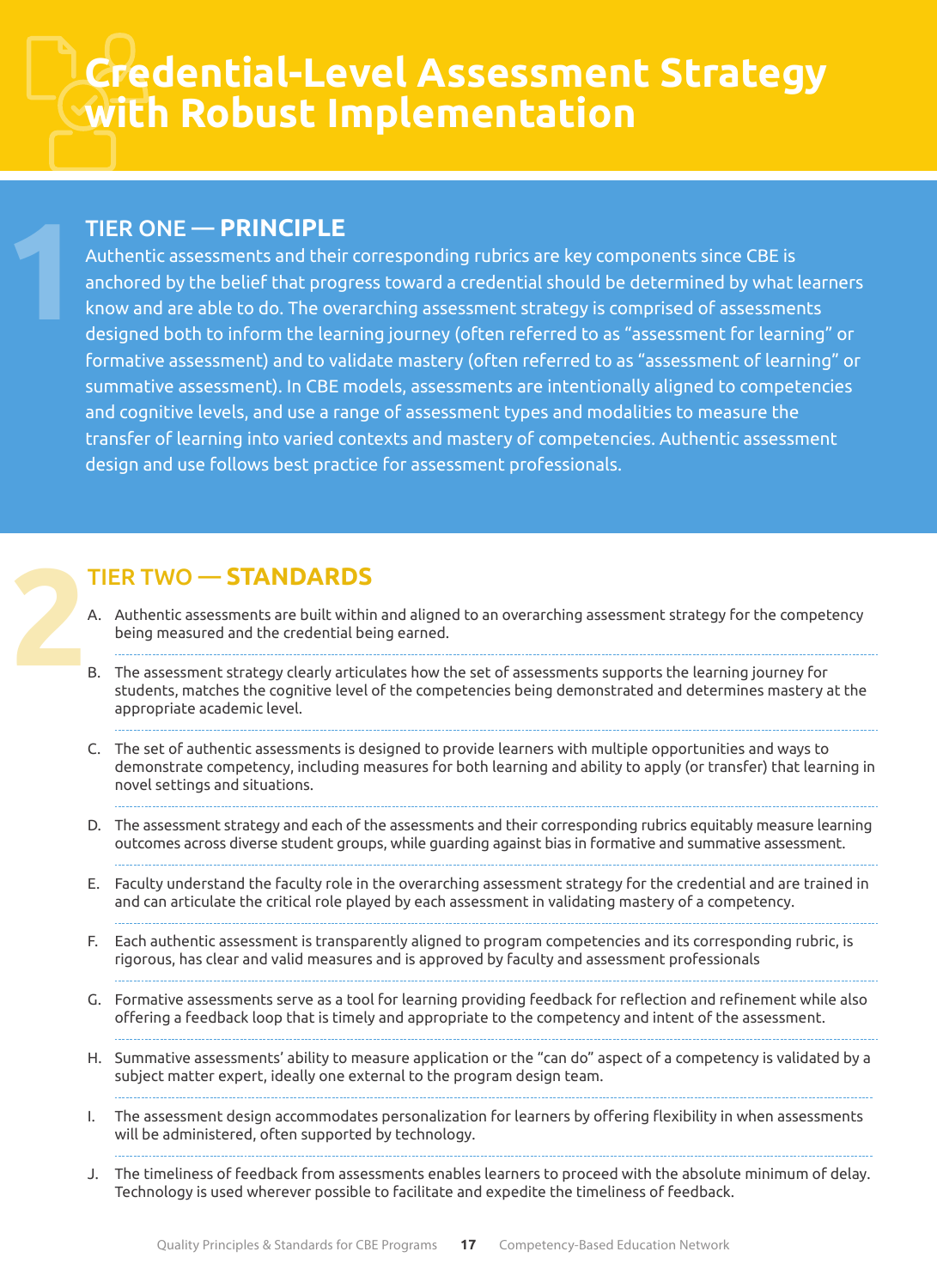| <b>Criteria</b>                                                                                                                                                                 | <b>Initial</b>                                                                                                                                        | <b>Emerging</b>                                                                                                                                                           | <b>Developed</b>                                                                                                                                                                                                                                   | <b>Highly Developed</b>                                                                                                                                                                                                                                                                                                             |
|---------------------------------------------------------------------------------------------------------------------------------------------------------------------------------|-------------------------------------------------------------------------------------------------------------------------------------------------------|---------------------------------------------------------------------------------------------------------------------------------------------------------------------------|----------------------------------------------------------------------------------------------------------------------------------------------------------------------------------------------------------------------------------------------------|-------------------------------------------------------------------------------------------------------------------------------------------------------------------------------------------------------------------------------------------------------------------------------------------------------------------------------------|
| <b>Authentic</b><br>assessments<br>are built within<br>and aligned to<br>an overarching<br>assessment<br>strategy.                                                              | An assessment strategy<br>is clearly articulated and<br>authenticity is defined.                                                                      | Assessments (designed<br>to measure both theory<br>and ability to apply the<br>theory) are authentic and<br>transparently aligned to<br>competencies.                     | Assessments are performance<br>based when appropriate<br>for the competencies being<br>assessed, and aligned to<br>requirements in the discipline<br>& profession as well as to<br>the overarching assessment<br>strategy.                         | External SMEs review each<br>assessment for relevance<br>& clarity. These reviews<br>inform improvements in the<br>assessments. The assessment<br>strategy is transparent<br>to students and other<br>constituents.                                                                                                                 |
| <b>Assessments match</b><br>the cognitive<br>level of the<br>competencies<br>being<br>demonstrated and<br>determine mastery<br>at the appropriate<br>academic level.            | Assessments offer all<br>students the opportunity<br>to demonstrate mastery<br>required for the credential<br>being granted (certificate,<br>AA, MS). | Assessments are designed<br>to reflect the cognitive level<br>of the competency (e.g.:<br>multiple choice exams for<br>"remembering" and case<br>studies for "applying"). | Assessments have validity<br>data to support claims<br>about cognitive level being<br>measured. Performance<br>data is examined for equity<br>concerns as well.                                                                                    | Assessments have validity<br>data to support claims<br>about cognitive level being<br>measured. These data<br>include equity across diverse<br>groups and are used for<br>continuous improvement of the<br>assessments.                                                                                                             |
| <b>Assessments</b><br>provide learners<br>with multiple<br>opportunities<br>and ways to<br>demonstrate<br>competency.                                                           | Learners are given more<br>than one opportunity to<br>demonstrate competency.                                                                         | Learners are offered more<br>than one modality (type<br>of assessment) and more<br>than one opportunity to<br>demonstrate competency.                                     | The set of assessments is<br>designed to provide learners<br>with multiple opportunities<br>and ways to demonstrate<br>competency, including<br>measures for both learning<br>and ability to apply or transfer<br>that learning in novel contexts. | Each competency is assessed<br>through a diverse set of<br>opportunities, each of which is<br>valid and reliable, and the set<br>of which includes measures<br>for both learning and ability<br>to apply or transfer that<br>learning in novel contexts.<br>Assessments are personalized<br>based on student profile and<br>needs.  |
| <b>Assessments</b><br>equitably<br>measure learning<br>outcomes<br>across diverse<br>student groups,<br>while guarding<br>agginst bigs of<br>structure and/or<br>accessibility. | Assessments are reviewed<br>by experts in diversity for<br>any embedded cultur-<br>al biases or language.<br>Delivery methods are ADA<br>compliant.   | The institution has an<br>established position<br>regarding equity in<br>assessment & faculty are<br>trained in bias issues.                                              | Baseline data regarding<br>assessment bias (particularly<br>bias against race, economic<br>status, gender and ability),<br>assessment performance<br>and validation of rubrics and<br>assessors is established.                                    | Data is gathered, analyzed<br>and reviewed for equity in a<br>transparent process. Data is<br>analyzed to reveal gaps in<br>learning outcomes as well as<br>bias in the assessment tool or<br>grading practices. Analyses<br>result in improvements in<br>learning pathways as well as<br>assessment tools/approaches<br>as needed. |
| Faculty<br>understand the<br>role of each<br>assessment<br>in validating<br>mastery of a<br>competency.                                                                         | Faculty can articulate the<br>assessment strategy.                                                                                                    | Faculty can articulate how<br>each assessment aligns to<br>competency definitions.                                                                                        | Faculty can articulate how<br>each assessment plays a<br>critical role in validating<br>mastery of a competency.                                                                                                                                   | Faculty can articulate how<br>each assessment plays a<br>critical role in validating<br>mastery of a competency and<br>participates in a continuous<br>improvement process for<br>assessments with which they<br>work.                                                                                                              |
| <b>Authentic</b><br>assessments<br>aligned to<br>program<br>competencies and<br>are rigorous, and<br>are approved<br>by faculty and<br>assessment<br>professionals              | The curricular map aligns<br>each assessment to related<br>competencies. The institution<br>has a definition of authentic<br>assessment.              | Each assessment is<br>monitored for its alignment<br>to competencies, its level<br>of "authenticity" and is<br>approved by faculty.<br>DRAFT                              | Each assessment is<br>monitored for its alignment<br>to competencies and its<br>level of authenticity. Validity<br>and reliability data are<br>transparently reported<br>and reviewed by faculty/<br>assessment professionals.                     | Validity and reliability data<br>is gathered & analyzed<br>regarding validity of<br>assessments across diverse<br>groups of students - this<br>data (along with other<br>relevant data) is used for<br>continuous improvement of the<br>assessments.                                                                                |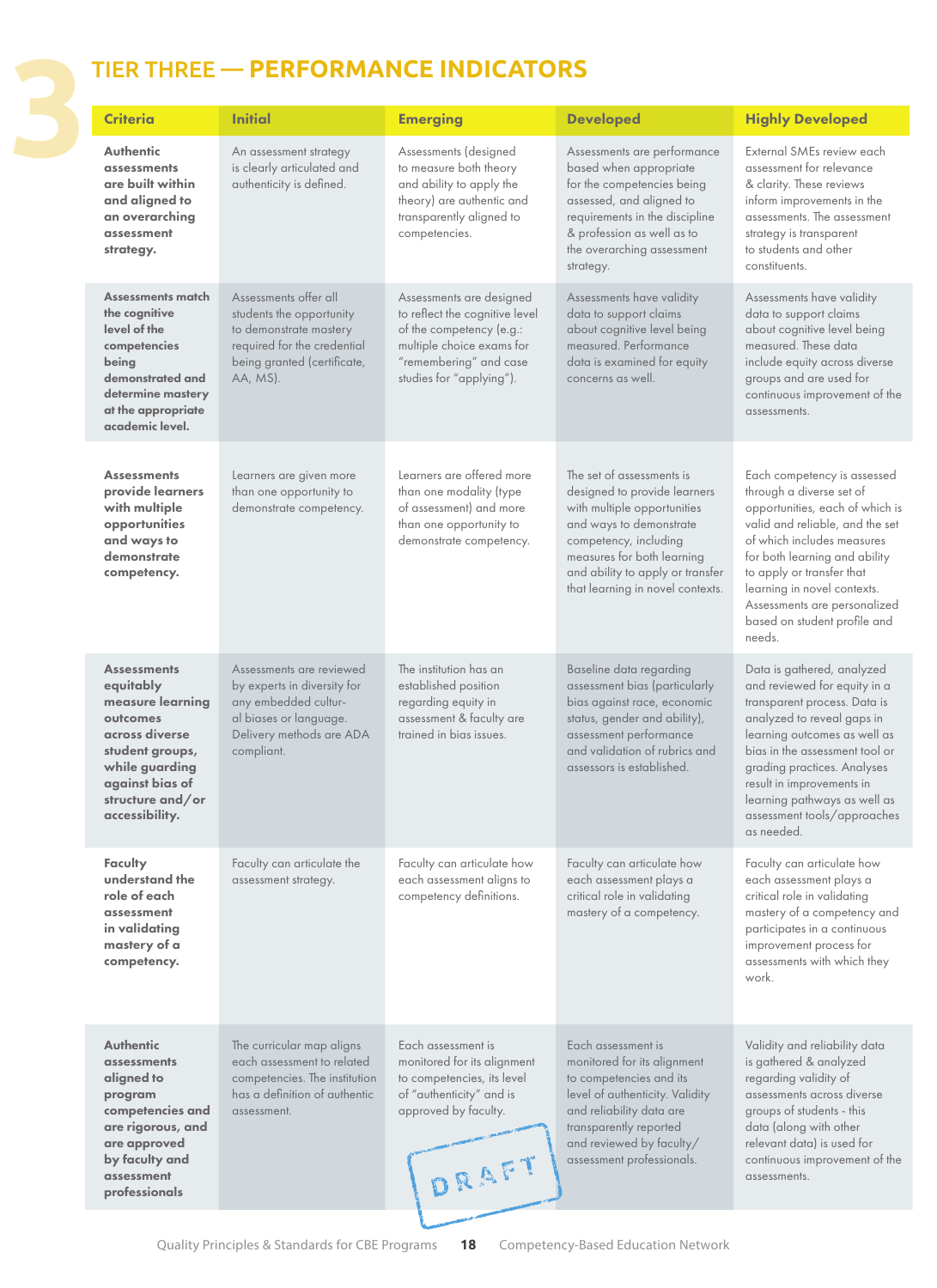### **PERFORMANCE INDICATORS (CONTINUED)**

| <b>Criteria</b>                                                                                                                                                                                                         | <b>Initial</b>                                                                                                                                                                                                                                                    | <b>Emerging</b>                                                                                                                        | <b>Developed</b>                                                                                                                                                                                              | <b>Highly Developed</b>                                                                                                                                                                                            |
|-------------------------------------------------------------------------------------------------------------------------------------------------------------------------------------------------------------------------|-------------------------------------------------------------------------------------------------------------------------------------------------------------------------------------------------------------------------------------------------------------------|----------------------------------------------------------------------------------------------------------------------------------------|---------------------------------------------------------------------------------------------------------------------------------------------------------------------------------------------------------------|--------------------------------------------------------------------------------------------------------------------------------------------------------------------------------------------------------------------|
| <b>Each assessment</b><br>is authentic,<br>able to assess<br>what credential<br>completers know<br>and are able to<br>do, and in what<br>settings and<br>situations.                                                    | Assessments measure<br>competency in a manner<br>that approximates the<br>way that the competency<br>must be demonstrated<br>in the "real world". The<br>knowledge, skills and<br>intellectual behaviors<br>comprised in a competency<br>are clearly articulated. | In addition, assessments<br>measure both knowledge<br>and ability to apply that<br>knowledge, based on the<br>level of the credential. | In addition, assessments are<br>performance based (when<br>appropriate) and aligned to<br>requirements in the discipline<br>& profession. Assessments<br>are equally valid for diverse<br>groups of learners. | On a regular basis,<br>external SMEs review each<br>assessment for relevance &<br>clarity. These reviews (along<br>with other relevant data)<br>inform improvements in the<br>assessments.                         |
| <b>Formative</b><br>assessments<br>serve as a tool<br>for learning,<br>offering a<br>feedback loop<br>that is timely and<br>appropriate to<br>the competency.                                                           | Formative assessments<br>are aligned to learning<br>outcomes, and assessment<br>results offer direction for<br>further learning.                                                                                                                                  | In addition, the institution<br>has established expectations<br>regarding feedback timing<br>and quality.                              | Students receive<br>recommendations for learning<br>resources to support ongoing<br>learning.                                                                                                                 | In addition, data is collected<br>and monitored regarding<br>the timeliness and quality<br>of feedback offered on<br>assessments. This data is used<br>to identify best practices and<br>inform improvement.       |
| Summative<br>assessments'<br>ability to measure<br>application or the<br>"can do" aspect<br>of a competency<br>is validated by<br>a subject matter<br>expert, ideally<br>one external<br>to the program<br>design team. | Every summative<br>assessment measures<br>application of the aligned<br>competency, as well as<br>knowledge.                                                                                                                                                      | Internal SMEs review each<br>summative assessment for<br>its ability to authentically<br>and effectively measure<br>application.       | Data regarding reliability<br>and validity are gathered,<br>analyzed and shared with<br>faculty for each summative<br>assessment.                                                                             | In addition, each summative<br>assessment's ability to<br>measure application or<br>the "can do" aspect of a<br>competency is validated by<br>a SME external to the<br>program design team.                        |
| <b>Flexibility of</b><br>timing is built into<br>the assessment<br>design to<br>accommodate<br>personalization.                                                                                                         | Each student understands<br>the path for assessment of<br>competency for his/her<br>program and can access<br>assessments as appropriate.                                                                                                                         | Student pathways for both<br>formative and summative<br>assessments are clear yet<br>flexible.                                         | Assessments are personalized,<br>based on individual student<br>experience and need.                                                                                                                          | Data regarding previous<br>performance and readiness<br>to demonstrate competency<br>is used to personalize<br>assessment pathways.                                                                                |
| The timeliness of<br>feedback from<br>assessments<br>enables learners to<br>progress<br>efficiently.<br>Technology is used<br>wherever possible<br>to facilitate and<br>expedite the<br>timeliness of<br>feedback.      | Clear institutional<br>expectations about grading<br>turn-around time are<br>established.                                                                                                                                                                         | Faculty support is in place<br>to enable compliance with<br>institutional expectations<br>regarding feedback timing<br>and quality.    | Student support is available<br>if feedback is unclear or<br>ineffective so that students can<br>progress efficiently.                                                                                        | Technology is leveraged<br>to notify faculty regarding<br>new assessments requiring<br>feedback, to track completion<br>of feedback and to alert<br>students that feedback is<br>complete and ready for<br>review. |

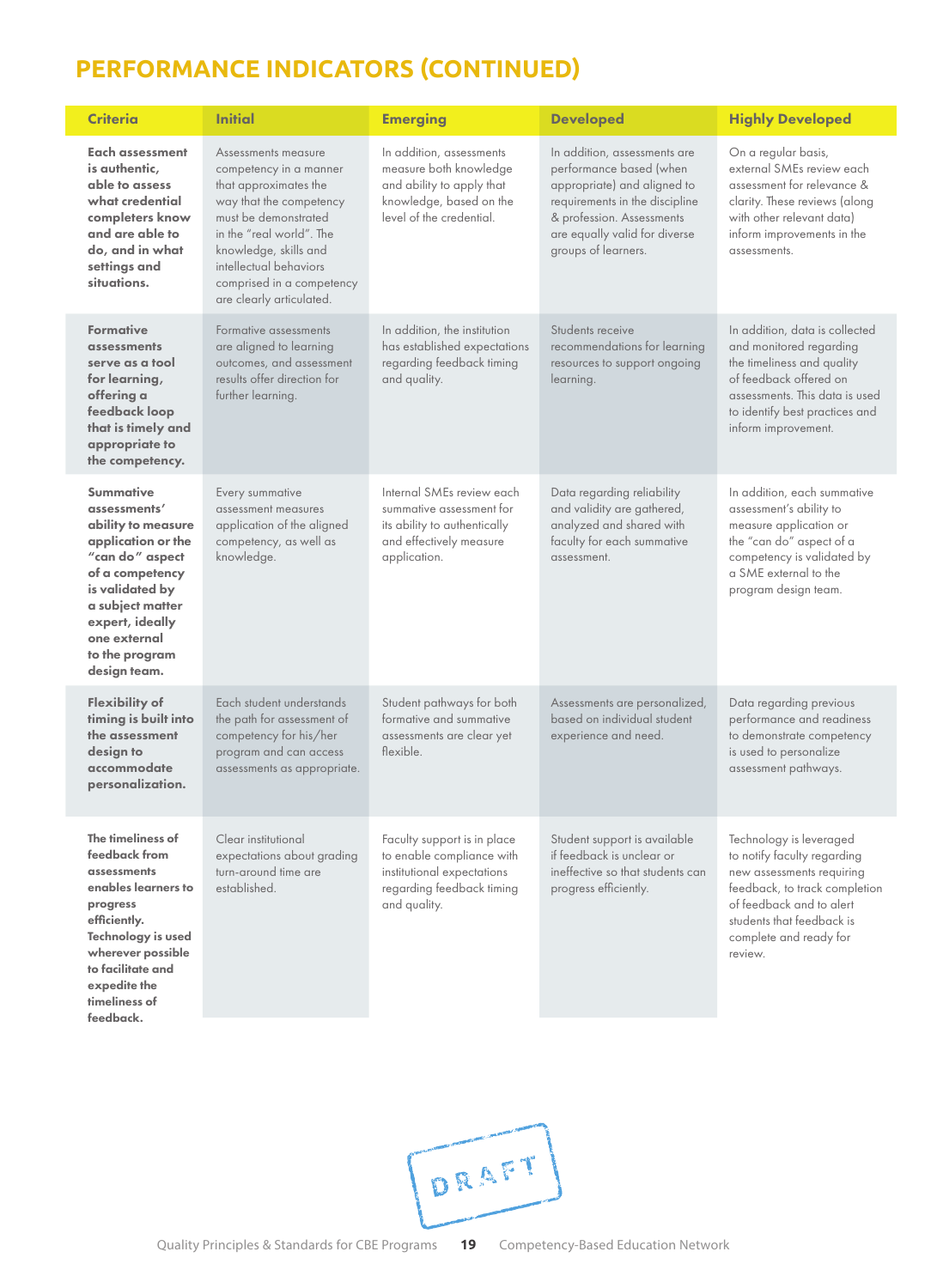**Designed and Engaged Learner Experience**rner Experien **Intentionally** 



# **Intentionally Designed and Engaged Learner Experience**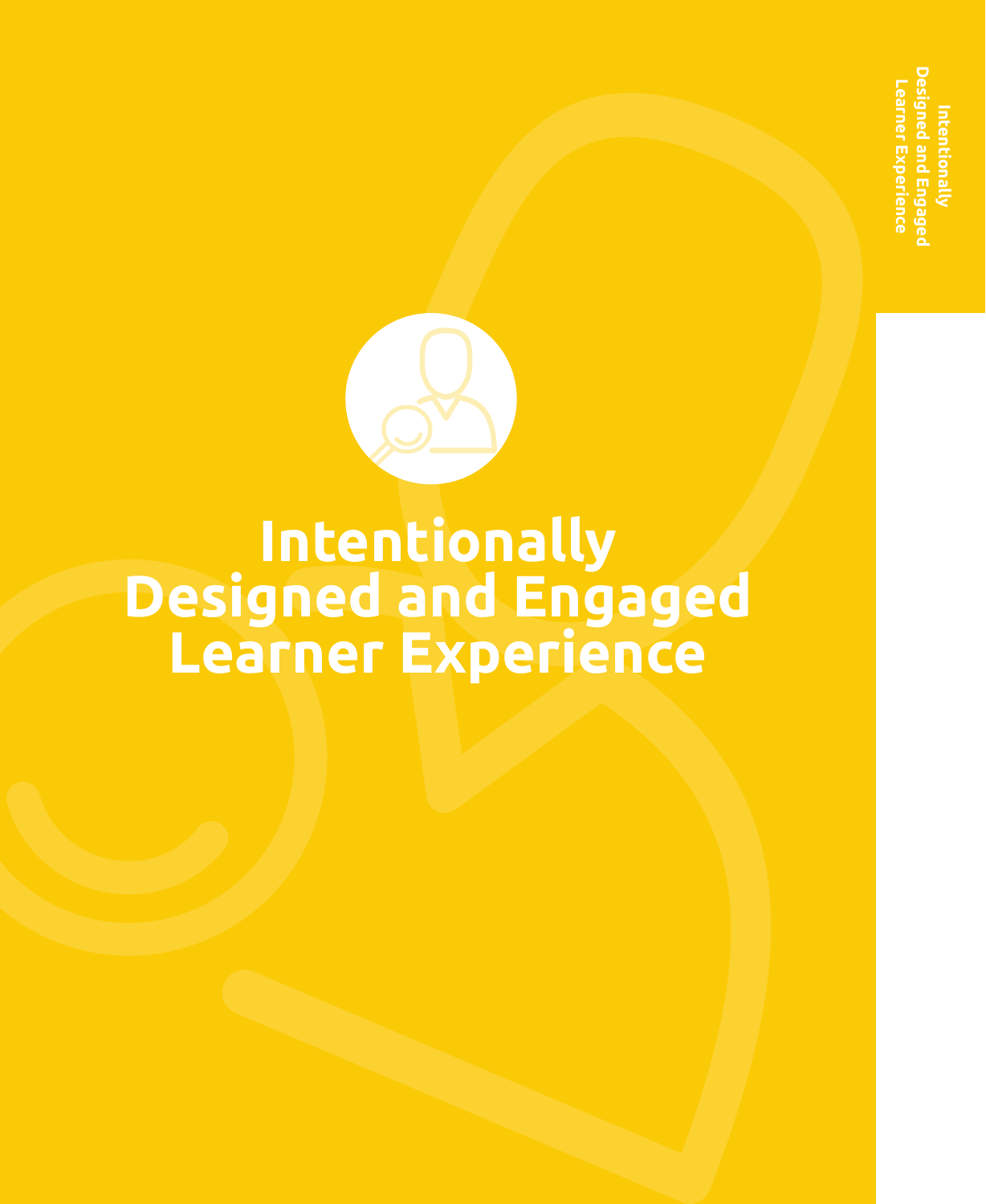### TIER ONE — **PRINCIPLE**

**1**

CBE professionals comprehensively understand the strengths and the needs of the targeted learner population, and programs are designed with those needs at the core of all decisions, processes, and systems. These programs offer proactive and personalized support for learners, from the point of determining program fit through alumni relations. Faculty and staff are invested in and involved with understanding and improving the entire learner lifecycle by designing, guiding and supporting the learning journey. Processes to facilitate & encourage meaningful interaction are also designed into the learning journey. A full array of wraparound learner services and social supports, appropriate to the learners being served, are offered by CBE professionals through a wide range of roles and responsibilities.

- A. The institution invests in deeply understanding the learners to be served by their CBE program(s), and this understanding is the foremost consideration when structuring the work of CBE professionals (faculty and staff) into specific roles and responsibilities.
- 
- B. The program is sufficiently resourced with faculty and staff to meet the needs of the learner. Faculty and staff roles are designed to provide differentiated support to a diverse range of learners that leverages the individual talents, strengths and competence of the faculty and staff.

- C. Faculty and staff performance metrics are established and monitored, in part, on the ability of the team to support learners, regardless of race, ethnicity, economic status or ability, throughout the learner experience.
- D. Clear expectations are effectively communicated with the learner regarding institutional policies, structure and expectations of the program, and tuition and fees.
- E. Learners have access to and proactive engagement with subject-matter expertise, robust resources, tools and supports to be successful in acquiring and demonstrating the knowledge, skills, and abilities, required for successful completion of the program.
- F. Opportunities for engagement with peers, faculty, staff, and employers, who reflect the diversity of the learner population, are provided throughout the learning journey.
- G. Leveraging technology-enabled systems and processes when possible, faculty, staff and learners proactively monitor data metrics to ensure the learner is fully informed, engaged and performing as anticipated throughout the learner lifecycle.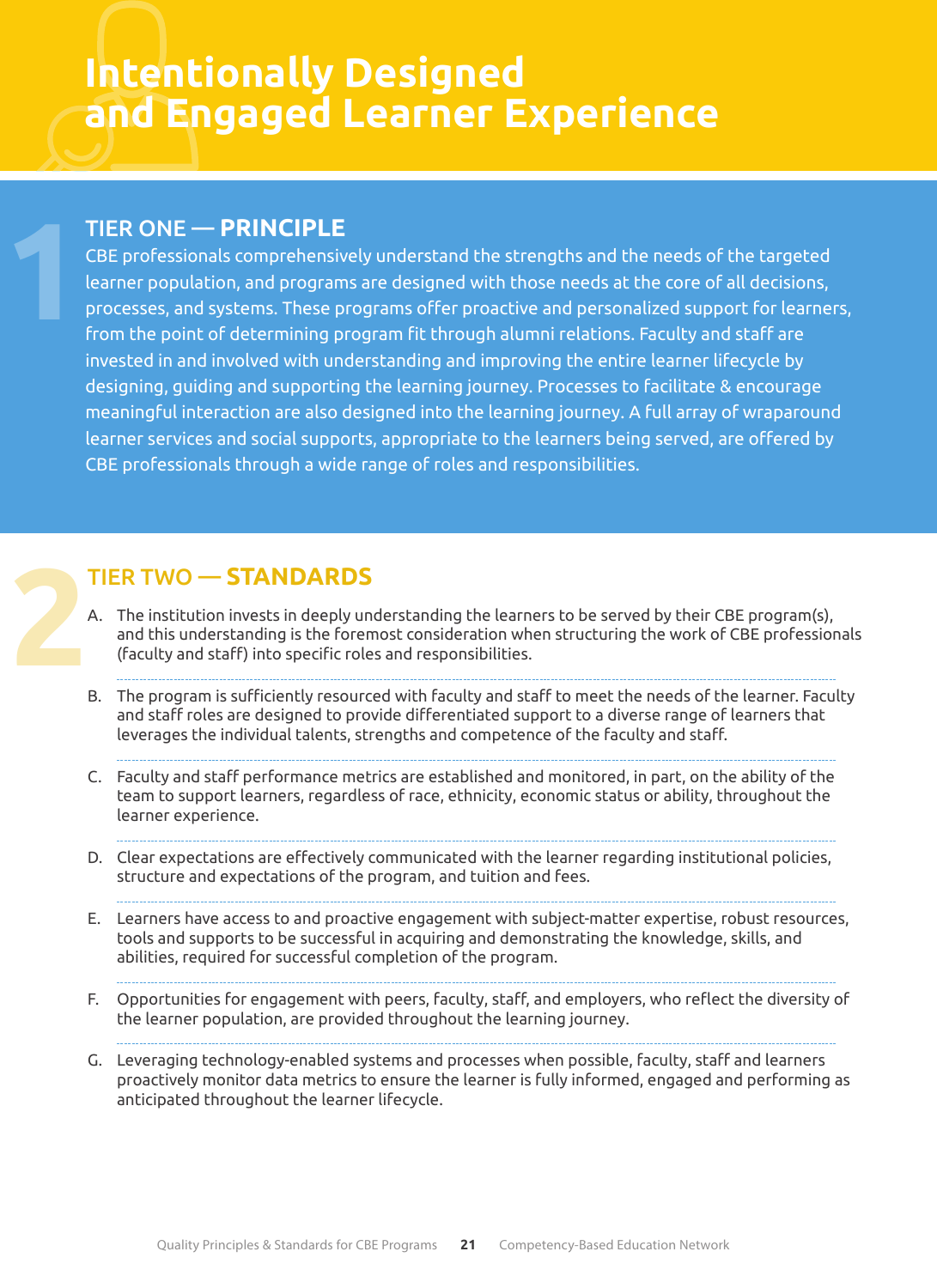| <b>Criteria</b>                                                                                                                                                                       | <b>Initial</b>                                                                                                                                                                                   | <b>Emerging</b>                                                                                                                                                                    | <b>Developed</b>                                                                                                                                                                                                                                                                                               | <b>Highly Developed</b>                                                                                                                                                                                                                                                                                               |
|---------------------------------------------------------------------------------------------------------------------------------------------------------------------------------------|--------------------------------------------------------------------------------------------------------------------------------------------------------------------------------------------------|------------------------------------------------------------------------------------------------------------------------------------------------------------------------------------|----------------------------------------------------------------------------------------------------------------------------------------------------------------------------------------------------------------------------------------------------------------------------------------------------------------|-----------------------------------------------------------------------------------------------------------------------------------------------------------------------------------------------------------------------------------------------------------------------------------------------------------------------|
| Deep<br>understanding<br>of learners is<br>foundation of<br>program design.                                                                                                           | The target learner<br>population for the CBE<br>program(s) is well defined<br>and described.                                                                                                     | The institution incorporates<br>the learners' needs as the<br>CBE program is designed<br>and delivered.                                                                            | The role definitions of staff and<br>faculty in the CBE program<br>are based on well understood<br>& clearly articulated learner<br>needs & strengths.                                                                                                                                                         | The understanding of<br>learner needs & strengths<br>is continuously refined as<br>data is gathered through the<br>program. Roles in the CBE<br>program are refined based on<br>this new information.                                                                                                                 |
| The CBE program<br>is sufficiently<br>resourced<br>and leverages<br>the talents of<br>involved faculty<br>& staff to support<br>student success.                                      | The knowledge, skills and<br>attitudes of faculty & staff<br>in the CBE program are<br>clearly described.                                                                                        | The needs of all students in<br>the CBE program correlated<br>with the talents of the faculty<br>and staff are effectively<br>deployed to respond to<br>those needs.               | Data is gathered regarding<br>the efficacy of the program in<br>meeting the needs of diverse<br>sets of students in the CBE<br>program (race, gender, SES,<br>etc.), and improvements are<br>made based on the data (for<br>example, faculty and support<br>staff are matched to learners<br>based on data).   | External peers and exem-<br>plars are used to review and<br>recommend performance<br>improvements.                                                                                                                                                                                                                    |
| <b>Staff &amp; Faculty</b><br>performance<br>metrics are<br>transparent and<br>reflect support<br>for learners,<br>regarding of<br>race, ethnicity,<br>economic status<br>or ability. | Faculty & staff job<br>expectations are clearly<br>defined and monitored.                                                                                                                        | Faculty & staff performance<br>metrics are defined, based<br>on the need to support a<br>diverse set of students.                                                                  | Faculty and staff performance<br>metrics are established and<br>monitored in partnership<br>with diverse learner groups,<br>in part, on the ability of the<br>team to support learners, with<br>specific attention to race,<br>ethnicity, economic status or<br>ability, throughout the learner<br>experience. | Data is gathered, monitored<br>and reported regarding the<br>ability of faculty and staff to<br>meet the performance metrics<br>as well as the impact of<br>faculty/staff performance on<br>learner success across race,<br>ethnicity, economic status<br>and ability. Data is used to<br>improve learner experience. |
| Policies,<br>structure and<br>other program<br>expectations<br>are clearly<br>communicated to<br>learners.                                                                            | Policies & expectations (that<br>are compliant with accred-<br>itor and regulatory require-<br>ments) for the CBE program<br>are clearly articulated and<br>available for review by<br>learners. | Policies, structures and<br>expectations for learners<br>in the CBE program are<br>defined and reviewed<br>with the learner prior<br>to matriculation in the<br>program.           | Clear expectations are<br>communicated in multiple<br>ways (including required<br>orientation, touchpoints<br>each term and advisor<br>conversations) with the learner<br>regarding institutional policies,<br>structure and expectations<br>of the program, transfer,<br>withdrawal, and tuition/fees.        | Information is gathered<br>from learners (including<br>by tracking complaints or<br>other learner satisfaction<br>input) regarding the clarity<br>of these communications,<br>and improvements are<br>made in the policies and/or<br>communications as needed.                                                        |
| Learner access to<br>faculty expertise.                                                                                                                                               | Faculty are available<br>for student engagement,<br>and reach out to learners<br>proactively.                                                                                                    | Faculty reach out to learners<br>with discipline/subject<br>matter content, recommend<br>additional learning supports<br>and are available for<br>additional support as<br>needed. | Learners have access to and<br>proactive engagement with<br>subject-matter expertise,<br>robust resources, tools and<br>supports to be successful in<br>acquiring and demonstrating<br>the knowledge, skills, and<br>abilities, required for success-<br>ful completion of the program.                        | Systems and processes are<br>built to support learner access<br>to faculty (such as "alerts"<br>for faculty, technology<br>enabled contact between<br>faculty & learners) and other<br>learning resources, such as<br>adaptive and personalized<br>technologies.                                                      |
| <b>Engagement</b><br>with a learning<br>community<br>is provided<br>throughout the<br>learning journey.                                                                               | Learners can interact with<br>each other as well as with<br>faculty and staff.                                                                                                                   | The institution creates<br>various pathways for<br>learners to connect with<br>peers as well as faculty<br>and staff for support of their<br>learning.                             | Meaningful opportunities<br>for engagement with peers,<br>faculty, staff, and employers,<br>who reflect the diversity of the<br>learner population, are pro-<br>vided throughout the learning<br>journey.                                                                                                      | Learner feedback regarding<br>the efficiency and efficacy of<br>engagement opportunities<br>is used to improve learner<br>connections with their larger<br>learning community.                                                                                                                                        |

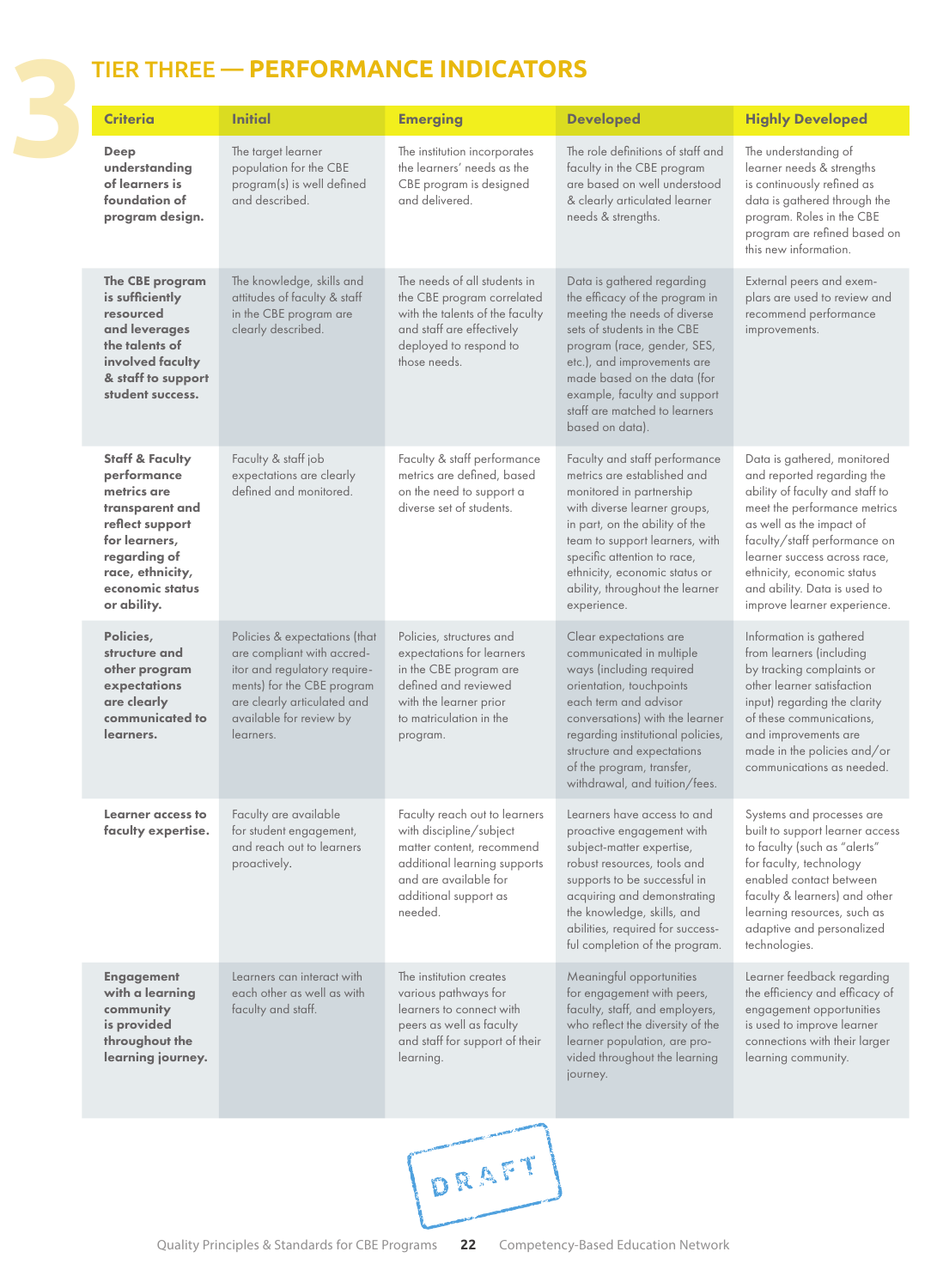### **PERFORMANCE INDICATORS (CONTINUED)**

| <b>Criteria</b>                                                                           | <b>Initial</b>                                                             | <b>Emerging</b>                                                                                              | <b>Developed</b>                                                                                                                                                                                                                                                                                                                           | <b>Highly Developed</b>                                                                                                                                                                                                    |
|-------------------------------------------------------------------------------------------|----------------------------------------------------------------------------|--------------------------------------------------------------------------------------------------------------|--------------------------------------------------------------------------------------------------------------------------------------------------------------------------------------------------------------------------------------------------------------------------------------------------------------------------------------------|----------------------------------------------------------------------------------------------------------------------------------------------------------------------------------------------------------------------------|
| Learners'<br>engagement &<br>progress toward<br>credential<br>completion is<br>monitored. | Learners' progress toward<br>competency demonstration<br>can be monitored. | Faculty, staff & learners are<br>all aware of the learner's<br>engagement and progress<br>toward credential. | Leveraging technology-<br>enabled systems (such<br>as customer relationship<br>management - CRM- tools)<br>and processes when possible,<br>faculty, staff and learners<br>proactively monitor data<br>metrics to ensure the learner<br>is fully informed, engaged<br>and performing as anticipated<br>throughout the learner<br>lifecycle. | The data gathered regarding<br>learner progression and<br>completion is used to 1) refine<br>the learning experience;<br>and 2) reach out to learners<br>to support their ongoing<br>progress in a personalized<br>manner. |

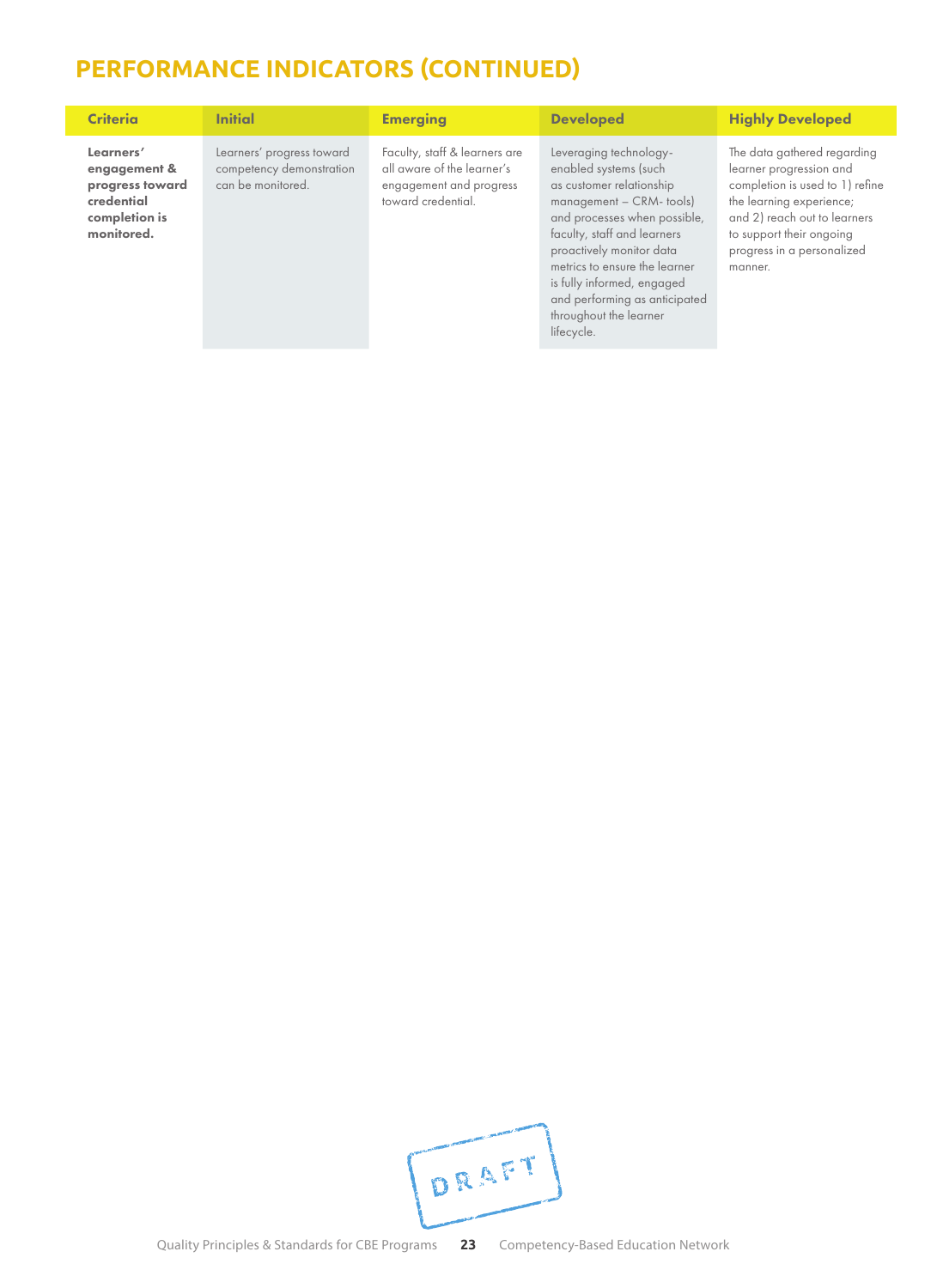Collaborative Engagement **Collaborative Engagement**  with External Partners **with External Partners**



# **Collaborative Engagement with External Partners**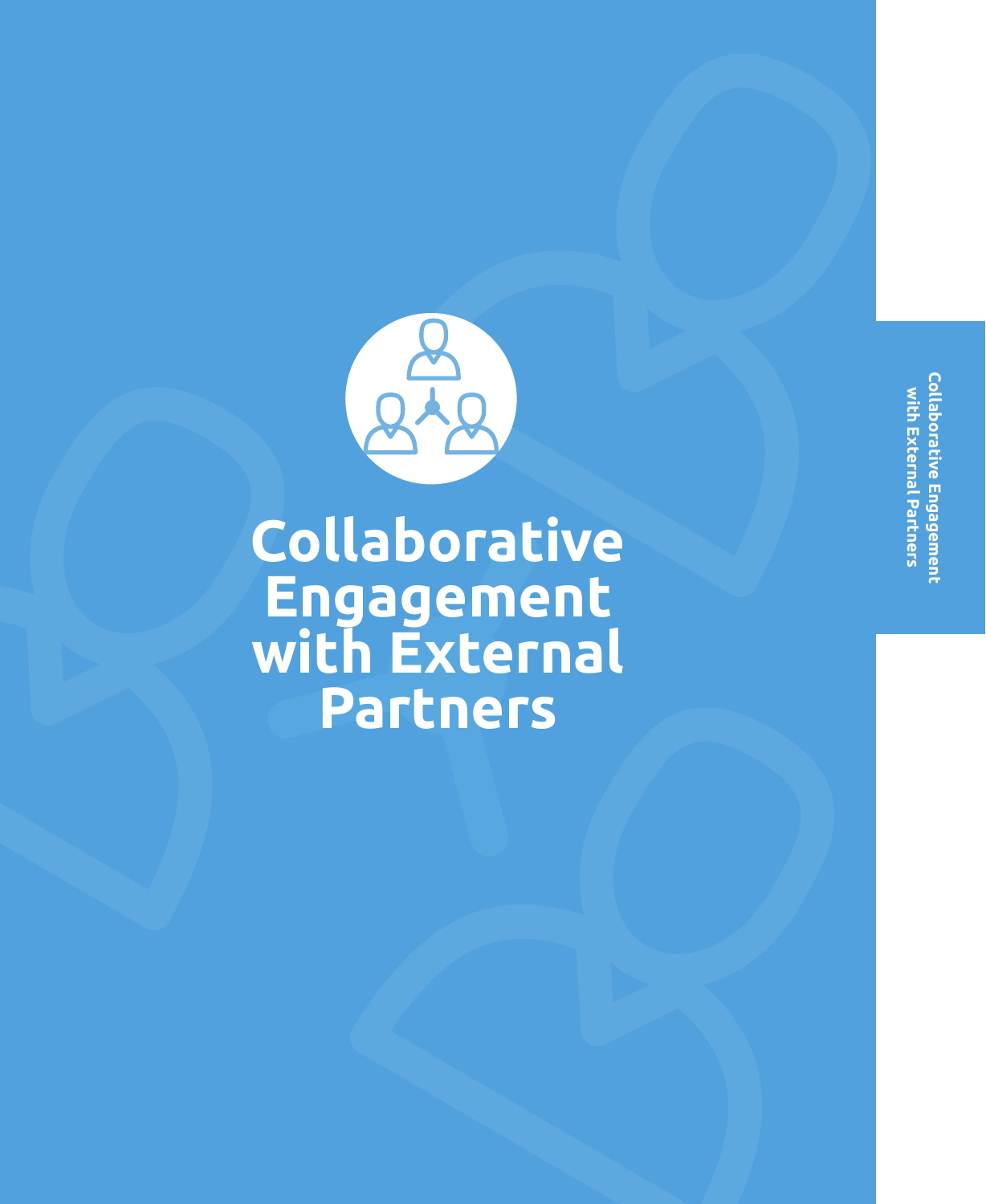### TIER ONE — **PRINCIPLE**

Institutions strategically determine and secure the commitment of multiple external partners to inform and to support achievement of the program's purpose and the institution's equity goals. External partners are meaningfully engaged in the design, delivery, and evaluation of the CBE program. These partners work collaboratively with the institution offering the CBE program to inform and validate its competencies, its curriculum and to ensure the authenticity of its assessments. The result is a relevant, transparent credential and authentic learning experience that is endorsed and trusted by the external partners as well as by its learners. **1**

- 1. In collaboration with faculty and staff, external partners offer their own expertise and resources, are invested in and an integral part of the program design, delivery and evaluation processes.
- 2. Faculty, staff, learners and external partners regularly communicate on substantive matters, keeping each other informed of the latest developments.
- 3. Faculty, staff, learners and external partners share their experiences and insights actively participating in, and sharing information with, researchers, discipline and career networks, and other professional organizations.
- 4. Faculty and staff implement necessary programmatic changes to stay current with industry trends, often based on information learned through their substantive communication with external partners.
- 5. External partnerships are cultivated to provide real life learning, training, assessment, internship and employment opportunities.
- 6. External partners are chosen based on their alignment to program's purpose, the institution's equity goals, or field and workforce needs. When no pre-existing connections exist, faculty and staff are able to form these necessary relationships.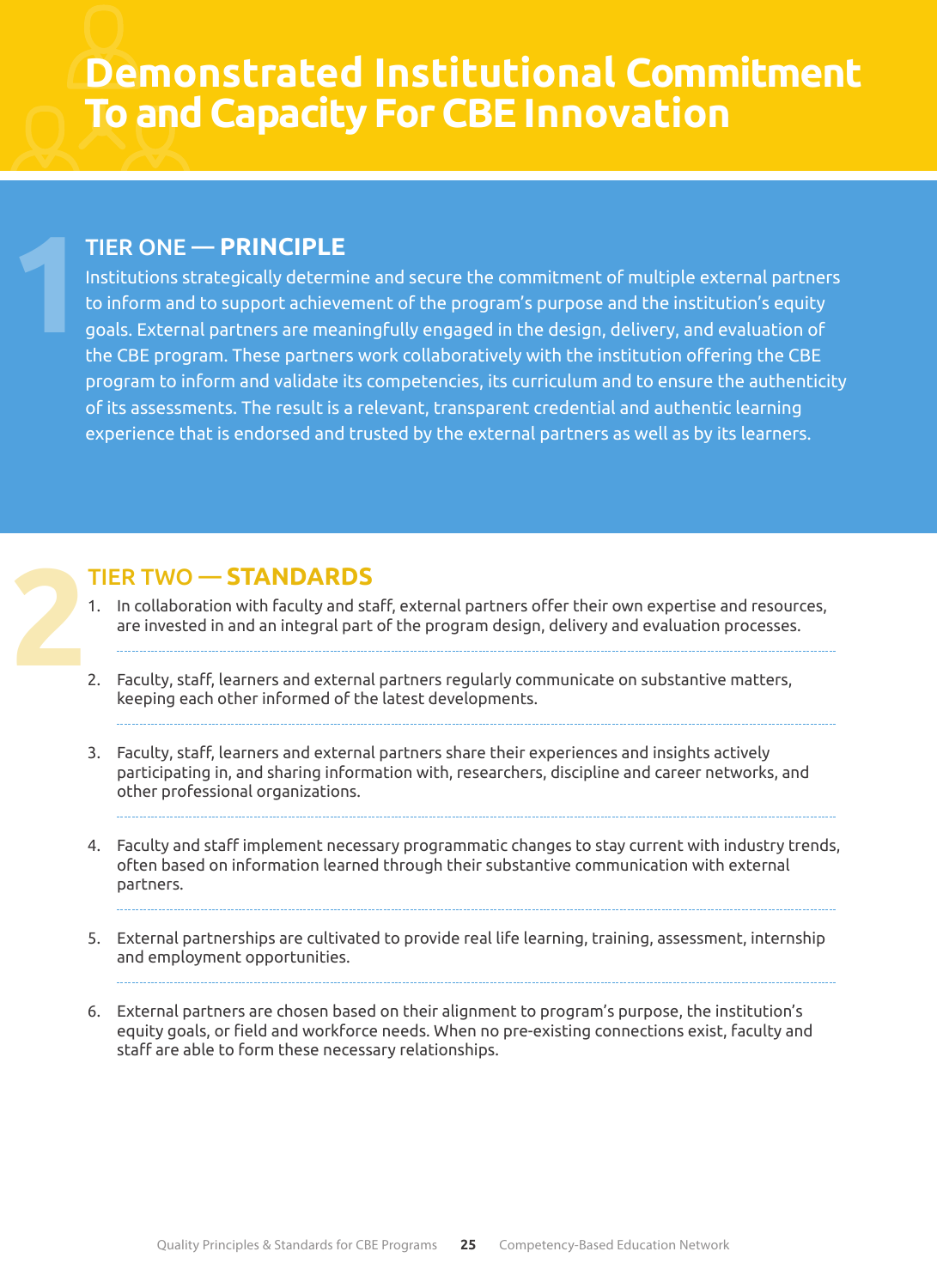| <b>Criteria</b>                                                                                                                                                               | <b>Initial</b>                                                                                                                                                                | <b>Emerging</b>                                                                                                                                                                  | <b>Developed</b>                                                                                                                                                                                                                                                                                                                   | <b>Highly Developed</b>                                                                                                                                                                                                                                                                                                                                                                            |
|-------------------------------------------------------------------------------------------------------------------------------------------------------------------------------|-------------------------------------------------------------------------------------------------------------------------------------------------------------------------------|----------------------------------------------------------------------------------------------------------------------------------------------------------------------------------|------------------------------------------------------------------------------------------------------------------------------------------------------------------------------------------------------------------------------------------------------------------------------------------------------------------------------------|----------------------------------------------------------------------------------------------------------------------------------------------------------------------------------------------------------------------------------------------------------------------------------------------------------------------------------------------------------------------------------------------------|
| <b>External</b><br>partners are<br>invested in the<br><b>CBE</b> program's<br>success.                                                                                        | External partners can<br>communicate the rationale<br>for offering the CBE<br>program.                                                                                        | The external partners have<br>reviewed and offered<br>feedback on the program's<br>competencies, assessments,<br>learning activities and<br>requirements.                        | In collaboration with faculty<br>and staff, external partners<br>are an integral part of the<br>program design, delivery and<br>evaluation processes.                                                                                                                                                                              | The external partners<br>provide the institution with<br>data regarding graduates'<br>performance on the job,<br>allowing the institution to<br>continuously improve the<br>competencies, assessments<br>and other components of the<br>program.                                                                                                                                                   |
| <b>External and</b><br>internal partners<br>communicate<br>about new<br>developments<br>and program<br>changes are<br>implemented<br>to maintain<br>currency in the<br>field. | External partners are asked<br>for input on any external<br>changes that could impact<br>the program.                                                                         | Standing and regular<br>meetings are held in which<br>external and internal<br>partners consider the<br>success and efficacy of the<br>CBE program, from each<br>partner's lens. | Faculty, staff, learners and<br>external partners work<br>collaboratively to update,<br>refresh and improve the<br>relevancy of the competencies<br>attained and demonstrated by<br>learners in the CBE program.                                                                                                                   | Data is gathered (from<br>graduates, external partners<br>and other sources) and<br>widely disseminated by both<br>internal and external partners<br>regarding the efficacy of the<br>CBE program in preparing<br>learners for relevant jobs<br>and life skills (including<br>responsiveness to industry<br>trends and other external<br>changes), and improvements<br>are made based on the data. |
| <b>External</b><br>partners provide<br>components<br>of the learning<br>journey.                                                                                              | External partners actively<br>encourage graduates of<br>the CBE program to apply<br>for employment upon<br>credential completion.                                             | External partnerships are<br>cultivated to provide real<br>life learning, training,<br>assessment, internship and<br>employment opportunities.                                   | Formal agreements are<br>established with external<br>partners to provide faculty<br>expertise and onsite<br>experiences (such as<br>internships or apprenticeships)<br>as a component of the CBE<br>program.                                                                                                                      | Information is gathered from<br>external partners regarding<br>learner performance<br>in internships, training<br>opportunities and ultimately<br>employment, and this data is<br>used to improve curriculum<br>and learning journey.                                                                                                                                                              |
| <b>External partners</b><br>are selected<br>based on<br>institutional and<br>programmatic<br>mission and<br>goals.                                                            | Possible external partners<br>are identified based<br>on institution's mission<br>and goals for the CBE<br>program. These may or<br>may not include existing<br>partnerships. | Where new partnerships are<br>required, institutions work to<br>establish shared goals and<br>effective partnerships.                                                            | External partners are chosen<br>based on their alignment<br>to program's purpose, the<br>institution's equity goals, or<br>field and workforce needs.<br>When no pre-existing<br>connections exist, faculty and<br>staff are able to form these<br>necessary relationships so that<br>the partnerships are mutually<br>beneficial. | The external partner<br>relationships are evaluated<br>in terms of the institution's<br>mission and programmatic<br>goals as well as the external<br>partners' goals. Any gaps are<br>identified, new opportunities<br>are articulated and efforts<br>to establish a working<br>partnership are initiated.                                                                                         |

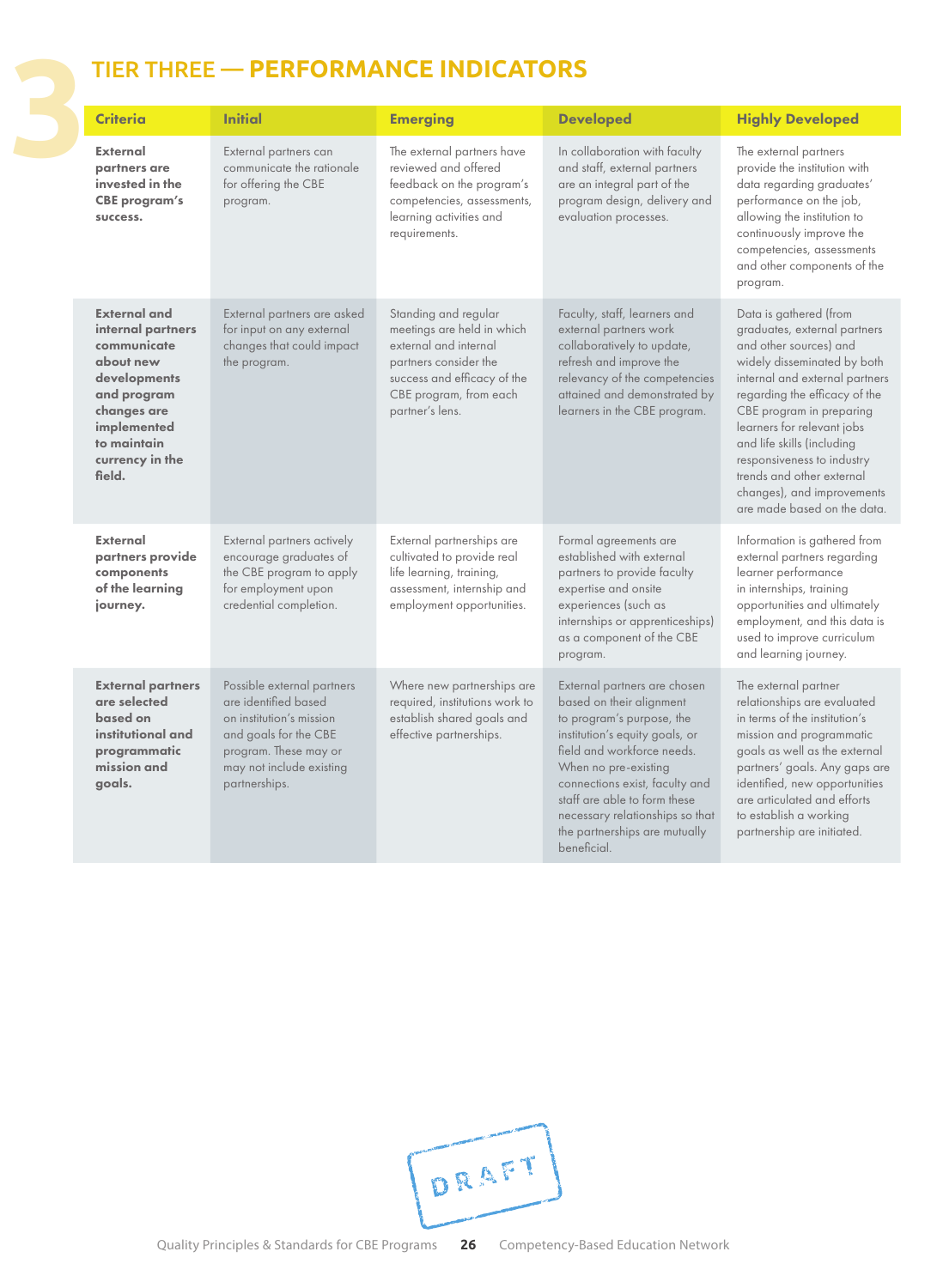

# **Transparency of Student Learning**

**Student LearningTransparency of**  <sup>r</sup>ransparency of<br>tudent Learning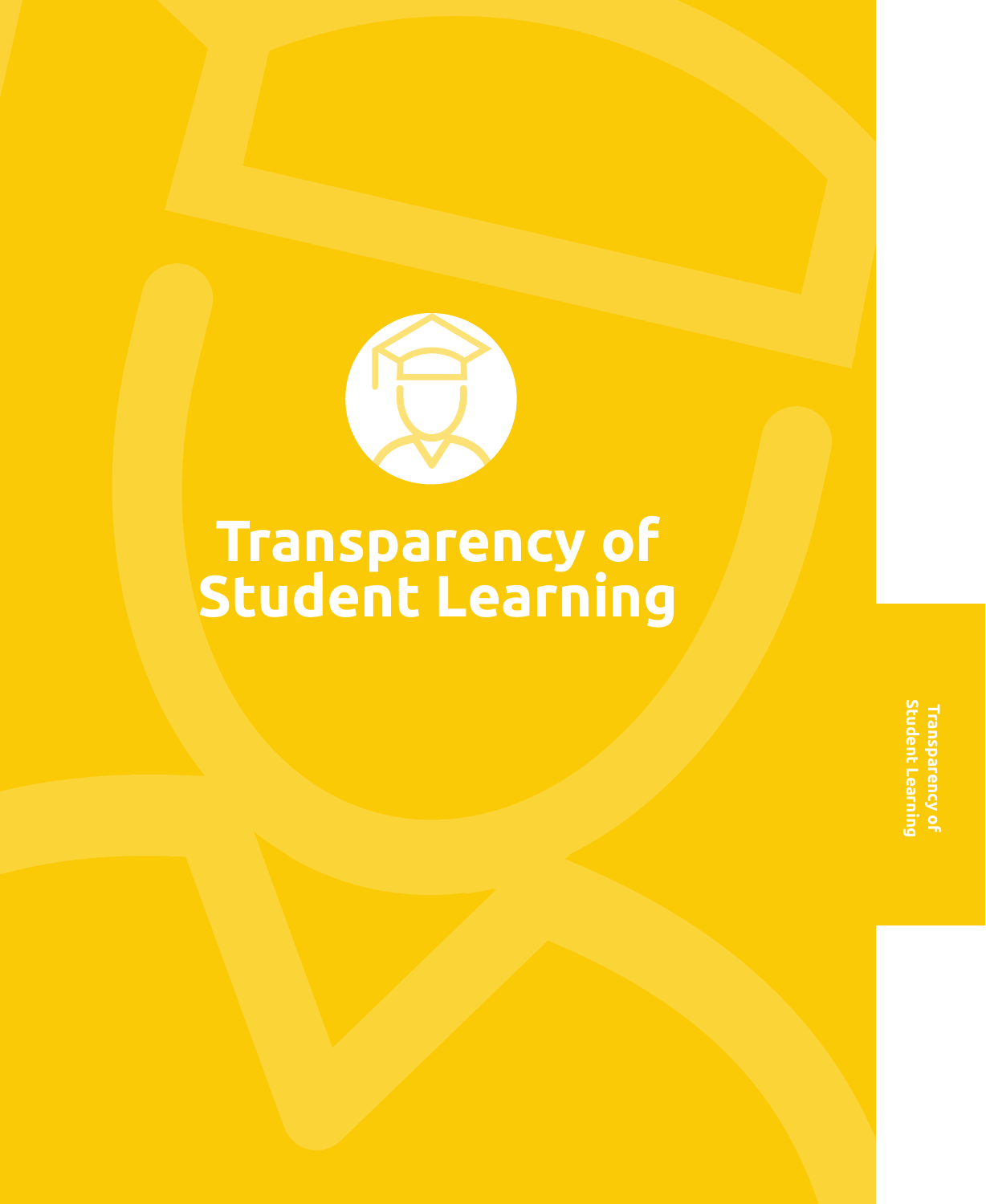# **Transparency of Student Learning**

### TIER ONE — **PRINCIPLE**

**1**

One of the central differentiators of CBE programs is the transparency of learning required to earn a credential. This means that the competencies and their alignment, the pathway to mastering those competencies, the assessment methodologies and the performance requirements for successful demonstration of competency are clearly articulated to learners and all other stakeholders. Transcripting practices make demonstrated competencies transparent to learners, faculty, staff, employers, transfer institutions, accreditors and regulators, and are often in digital form. Transcripts are designed to support portability and transferability to non-CBE environments and include an "extended or comprehensive record" with details about the learner's accomplishments.

- A. The competencies required to earn a credential are clearly and openly articulated to learners, faculty, staff and external partners.
- B. The alignment of competencies, content, learning activities/experiences, and competency demonstration assessments is visible to all learners and stakeholders.
- C. Student progression toward competency mastery and credential completion is visible throughout the learning journey to the learner, faculty and staff.
- D. The alignment of credential's competencies to any external requirements (licenses, transfer requirements, certifications, employer needs) is accurately and clearly communicated.
- E. The institutional transcripting policy and process should be designed to communicate what graduates can do (beyond course listings and grades), expressed in ways understandable and relevant to an expanded community of stakeholders utilizing the input and engagement of learners, transfer institutions, graduate schools and employers.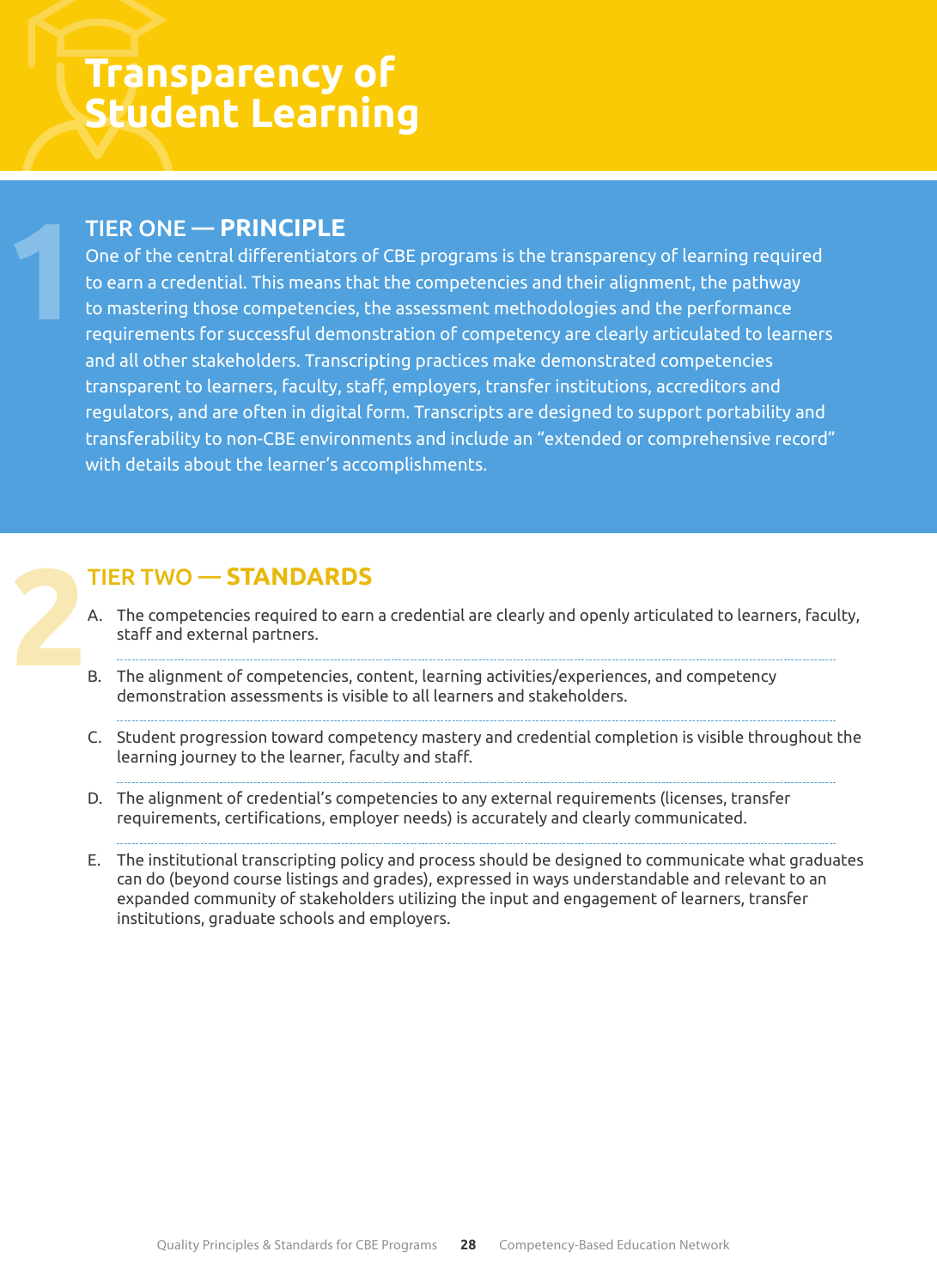| <b>Criteria</b>                                                                                                                                               | <b>Initial</b>                                                                                                         | <b>Emerging</b>                                                                                                                                                                                        | <b>Developed</b>                                                                                                                                                                                                                                                                                                                                                                 | <b>Highly Developed</b>                                                                                                                                                                                                                                                                                                                     |
|---------------------------------------------------------------------------------------------------------------------------------------------------------------|------------------------------------------------------------------------------------------------------------------------|--------------------------------------------------------------------------------------------------------------------------------------------------------------------------------------------------------|----------------------------------------------------------------------------------------------------------------------------------------------------------------------------------------------------------------------------------------------------------------------------------------------------------------------------------------------------------------------------------|---------------------------------------------------------------------------------------------------------------------------------------------------------------------------------------------------------------------------------------------------------------------------------------------------------------------------------------------|
| Required<br>competencies<br>are clearly<br>articulated to all<br>constituents.                                                                                | The competencies required<br>for a credential are<br>defined. "Course" level<br>competencies are shared<br>in syllabi. | The competencies required<br>for a credential are defined<br>and shared with learners,<br>faculty and staff.                                                                                           | The competencies required<br>to earn a credential are<br>transparently articulated to<br>learners, faculty, staff and<br>external partners.                                                                                                                                                                                                                                      | Competencies required for a<br>credential are transparently<br>articulated to learners, staff,<br>faculty, external partners and<br>clearly transcribed for use by<br>other institutions as needed.                                                                                                                                         |
| Alignment of the<br>curriculum and<br>competencies is<br>visible.                                                                                             | Competencies, learning ex-<br>periences and assessments<br>are aligned.                                                | The alignment of<br>competencies, content,<br>learning activities and<br>assessments is captured in a<br>reportable format.                                                                            | The alignment of<br>competencies, content,<br>learning activities/<br>experiences, and competency<br>demonstration assessments<br>is visible to all learners and<br>stakeholders.                                                                                                                                                                                                | Curricular maps are technolo-<br>gy enabled and visualized so<br>that any interested person can<br>understand the alignment of<br>competencies, learning expe-<br>riences and assessments.                                                                                                                                                  |
| Progression<br>toward<br>credential<br>completion<br>is visible to<br>stakeholders.                                                                           | Learner progression can be<br>monitored and reported on.                                                               | Learner engagement and<br>competency demonstration<br>is episodically captured,<br>monitored and reported out<br>for learners and faculty/<br>staff.                                                   | Learner progression toward<br>competency mastery and cre-<br>dential completion is readily<br>visible throughout the learning<br>journey to the learner, faculty<br>and staff.                                                                                                                                                                                                   | Technology (ie: a progression<br>dashboard) is used to enable<br>real time visualization of the<br>learners' progression through<br>the aligned assessments and<br>competencies for all stake-<br>holders.                                                                                                                                  |
| <b>Credential</b><br>competencies'<br>alignment<br>to external<br>requirements is<br>communicated.                                                            | Credential competencies<br>are aligned to appropriate<br>external requirements.                                        | External requirements that<br>map to the credential are<br>well understood, monitored<br>and aligned to the<br>credential so that internal<br>and external stakeholders<br>can describe the alignment. | The alignment of credential's<br>competencies to any exter-<br>nal requirements (licenses,<br>transfer requirements, certifi-<br>cations, employer needs) is<br>accurately and transparently<br>communicated.                                                                                                                                                                    | Visualizations of the alignment<br>of external requirements and<br>the credential's standards are<br>developed and available for<br>sharing (often technology<br>enabled) with all interested<br>parties.                                                                                                                                   |
| <b>Transcripts</b><br>communicate<br>competencies<br>and support<br>learners' needs<br>for transfer,<br>admission to<br>other institutions<br>and employment. | Competencies for the cre-<br>dential available for review<br>upon request or as an<br>attachment to the transcript.    | The institutional transcript<br>reflects the competencies<br>for the credential as well as<br>each learner's demonstra-<br>tion of competency related<br>to the earned credential.                     | The institutional transcripting<br>policy and process should<br>be designed to communi-<br>cate what graduates can do<br>(beyond course listings and<br>grades), expressed in ways<br>understandable and relevant<br>to an expanded community of<br>stakeholders utilizing the input<br>and engagement of learners,<br>transfer institutions, graduate<br>schools and employers. | The transcript utilizes<br>visualization and e-portfolio<br>technology to communicate<br>the richness of the<br>competencies demonstrated<br>in earning the credential while<br>also offering a "cross-walk" to<br>credits and grades, if needed<br>for learner's purposes. This<br>transcript is electronically<br>shareable and portable. |

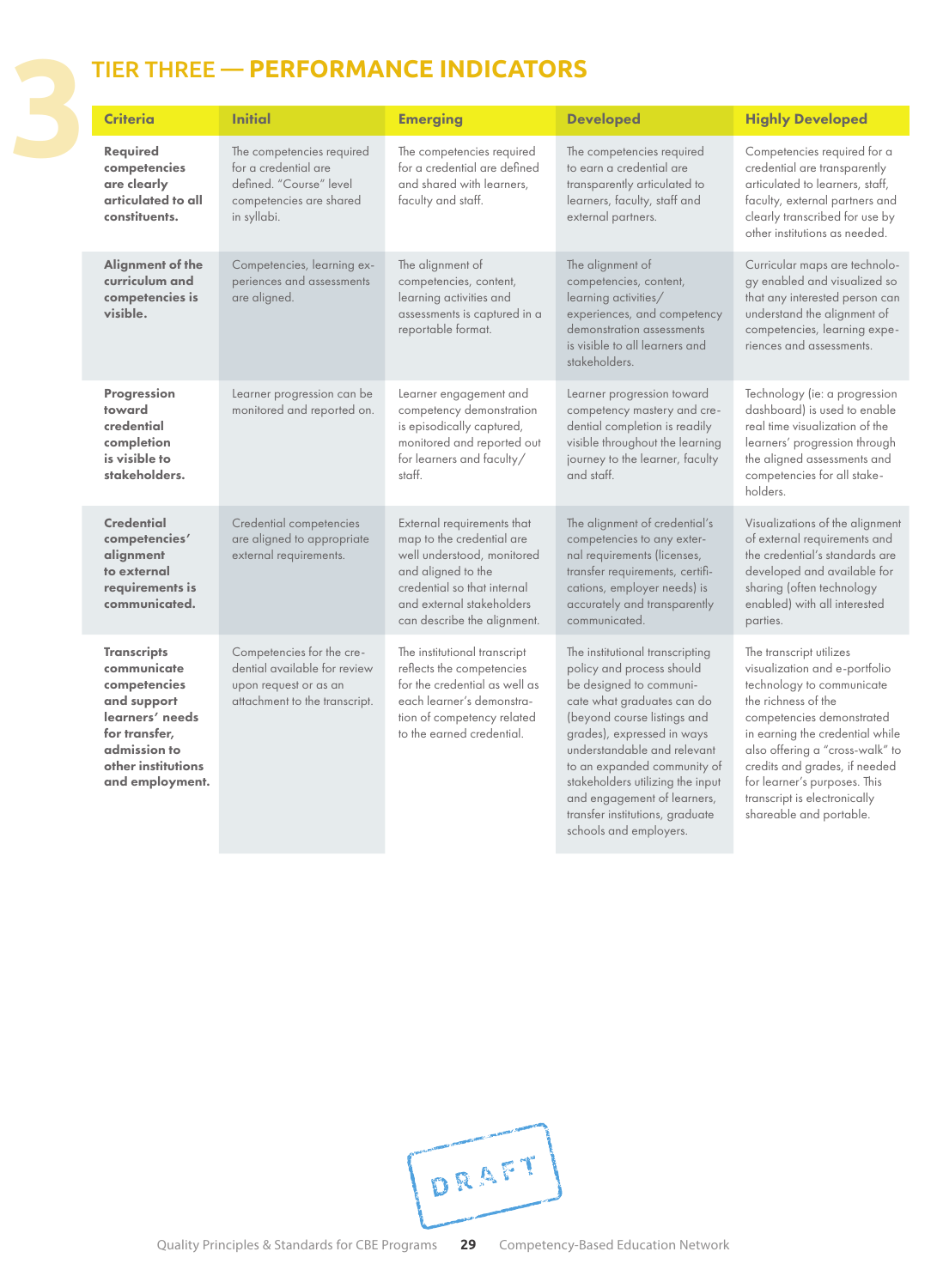

**Evidence-Driven Continuous Improvement**

> **Continuous Improvement Continuous Improvement**Evidence-Driven **Evidence-Driven**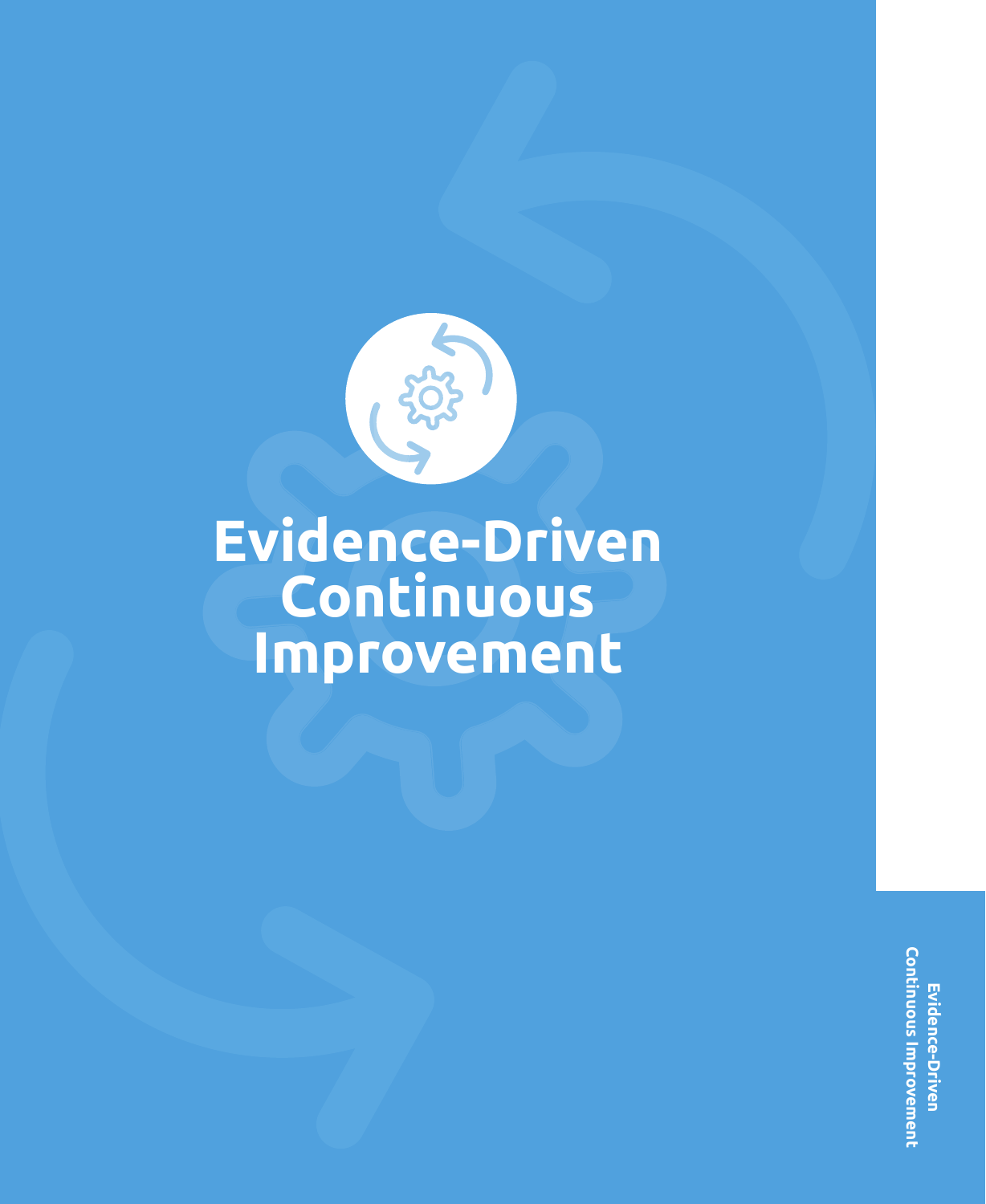# **Evidence-Driven Continuous Improvement**

### TIER ONE — **PRINCIPLE**

**1**

A evidence-driven, continuous improvement methodology is an essential dimension of competency-based education. To ensure program effectiveness, data is collected and analyzed at regular intervals during the program and post-completion. Data are reported and used to inform learners and faculty, identify and prioritize improvements, evaluate and refine assessment strategy and implementation, monitor equitable learner achievement across diverse groups, optimize learner supports to impact program persistence and completion, and enable external validation of learning. Where performance gaps are identified, institution actively implements and monitors solutions.

- A. The institution has adopted continuous improvement processes for CBE program(s) and is committed to sharing data and discoveries with the CBE community.
- B. The CBE program has agreed upon performance goals (including equitable learner outcomes) and has effective and regular approaches for monitoring, measuring, surveying, analyzing, reporting and acting on performance data (including specific learner outcomes).
- C. The CBE program has a systematic process for improvement based on data and feedback from learners, faculty, subject matter experts, and external partners, and has allocated appropriate resources to support the work.
- D. Other related data such as measurements of post-programmatic outcomes and the enduring value of earned competencies in the knowledge marketplace are monitored to inform larger shifts in the design of the competencies and credential being offered.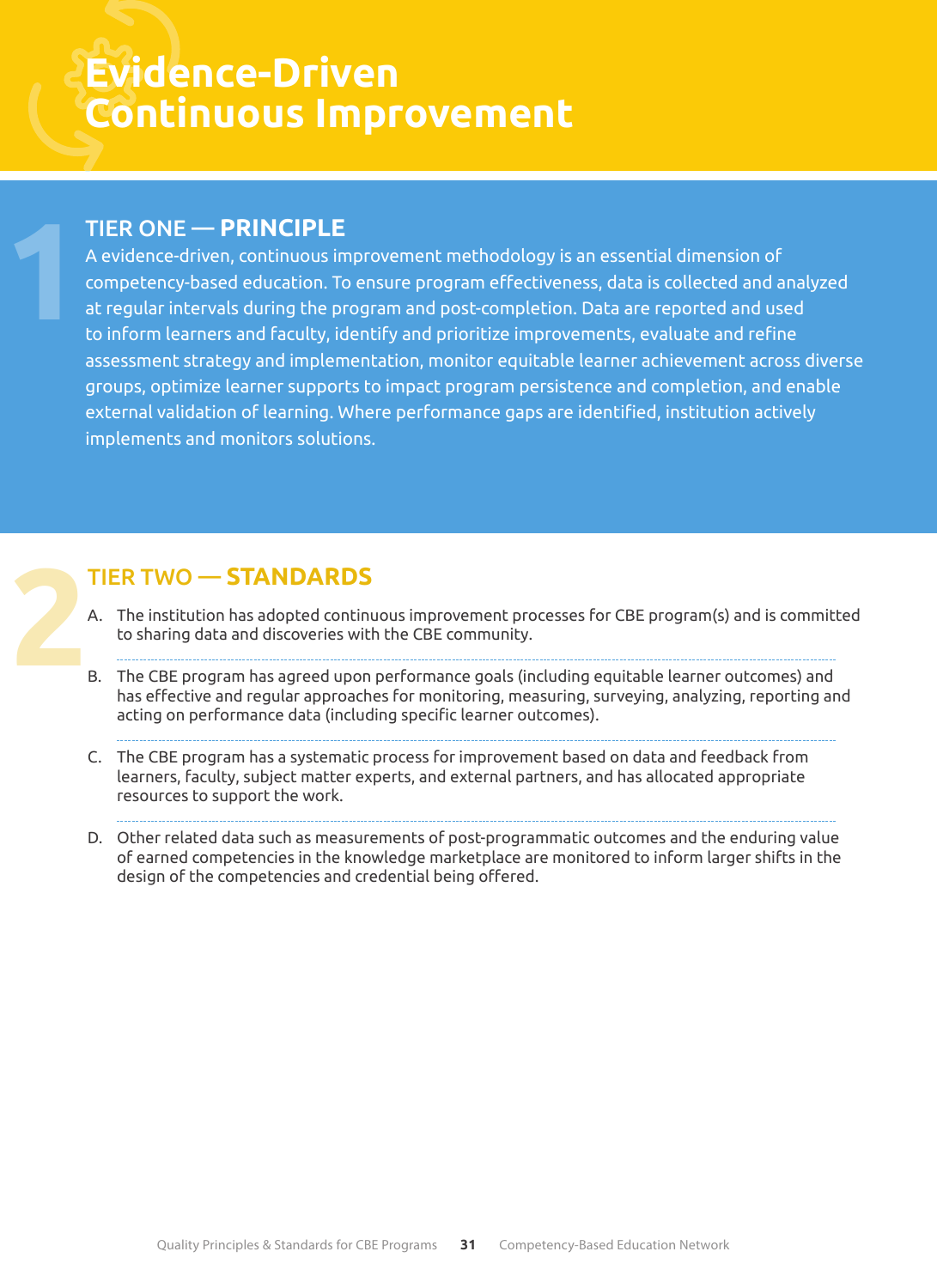|  | <b>Criteria</b>                                                                                                      | <b>Initial</b>                                                                                         | <b>Emerging</b>                                                                                                                                                                                                                      | <b>Developed</b>                                                                                                                                                                                                                                                                                                     | <b>Highly Developed</b>                                                                                                                                                                                                                                                                                                                                                                                                                                                                                                                                             |
|--|----------------------------------------------------------------------------------------------------------------------|--------------------------------------------------------------------------------------------------------|--------------------------------------------------------------------------------------------------------------------------------------------------------------------------------------------------------------------------------------|----------------------------------------------------------------------------------------------------------------------------------------------------------------------------------------------------------------------------------------------------------------------------------------------------------------------|---------------------------------------------------------------------------------------------------------------------------------------------------------------------------------------------------------------------------------------------------------------------------------------------------------------------------------------------------------------------------------------------------------------------------------------------------------------------------------------------------------------------------------------------------------------------|
|  | <b>Continuous</b><br>improvement<br>processes have<br>been adopted for<br>the CBE program.                           | The institution conducts<br>periodic reviews of the CBE<br>program.                                    | The institution has set<br>goals and metrics for the<br>CBE program, allowing<br>it to measure and identify<br>needed improvements in the<br>program.                                                                                | The institution has adopted<br>continuous improvement<br>processes for CBE program(s)<br>and is committed to sharing<br>data and discoveries with the<br>CBE community.                                                                                                                                              | The continuous improvement<br>process results in a stronger,<br>more effective CBE program,<br>as evidenced by stakeholder<br>satisfaction (including<br>employers, learners and<br>faculty) as well as strong<br>learning outcomes.                                                                                                                                                                                                                                                                                                                                |
|  | <b>CBE</b> program<br>has performance<br>goals and<br>effective<br>measurement &<br>reporting tools.                 | Performance goals and<br>metrics are set for the CBE<br>program.                                       | The institution can and does<br>measure the performance<br>of the program against the<br>defined goals and metrics,<br>including benchmarks<br>defined from relevant peers.                                                          | The CBE program has agreed<br>upon performance goals<br>(including learner outcomes<br>across diverse populations)<br>and has effective and regular<br>approaches for monitoring,<br>measuring, surveying,<br>analyzing, reporting and<br>acting on performance data<br>(including specific learner<br>outcomes).    | Data is gathered and shared<br>regarding the performance<br>of the CBE program, inter-<br>ventions for improvement are<br>designed and implemented,<br>and data is reported and<br>shared regarding the efficacy<br>of the intervention.                                                                                                                                                                                                                                                                                                                            |
|  | Program has<br>a systematic<br>process for<br>improvement<br>based on<br>feedback.                                   | Feedback is gathered<br>from learners, faculty, and<br>external partners regarding<br>the CBE program. | The CBE program uses mul-<br>tiple approaches to gather<br>input from learners, faculty,<br>subject matter experts, and<br>external partners, and syn-<br>thesizes this information into<br>actionable reports, which<br>are shared. | The CBE program has a sys-<br>tematic process for improve-<br>ment based on feedback<br>from learners, faculty, subject<br>matter experts, and external<br>partners, builds a roadmap<br>for continuous improvement<br>based on this information, and<br>has allocated appropriate<br>resources to support the work. | The CBE program maintains<br>an active relationship with its<br>graduates, and this relation-<br>ship enables the program<br>to gather feedback from<br>graduates as well as current<br>students. This feedback is syn-<br>thesized, reported and made<br>available to all constituents.<br>This information, along with<br>the continuous improvement<br>plan, is used to inform the<br>institution's budgeting and<br>project planning processes,<br>basing future iterations and<br>innovations in the program on<br>this roadmap for continuous<br>improvement. |
|  | <b>External</b><br>data are also<br>monitored and<br>integrated into<br>consideration<br>for program<br>improvement. | Relevant external sources<br>of information for improve-<br>ment of the CBE program<br>are identified. | A data-gathering plan<br>is used to collect the<br>information identified in the<br>emerging category.                                                                                                                               | Other related data such as<br>measurements of post-pro-<br>grammatic outcomes and the<br>enduring value of earned<br>competencies in the knowl-<br>edge marketplace are moni-<br>tored to monitor and react to<br>larger shifts in the design of<br>the competencies and creden-<br>tial being offered.              | Data is gathered from<br>employers, graduates and<br>other stakeholders regarding<br>the ongoing relevance of the<br>programs' competencies.<br>This information is used to<br>realign and/or improve the<br>programs' learning outcomes'<br>relevance. The CBE program<br>shares its results with external<br>partners and the larger CBE<br>community to support contin-<br>uous improvement of CBE as<br>a practice.                                                                                                                                             |